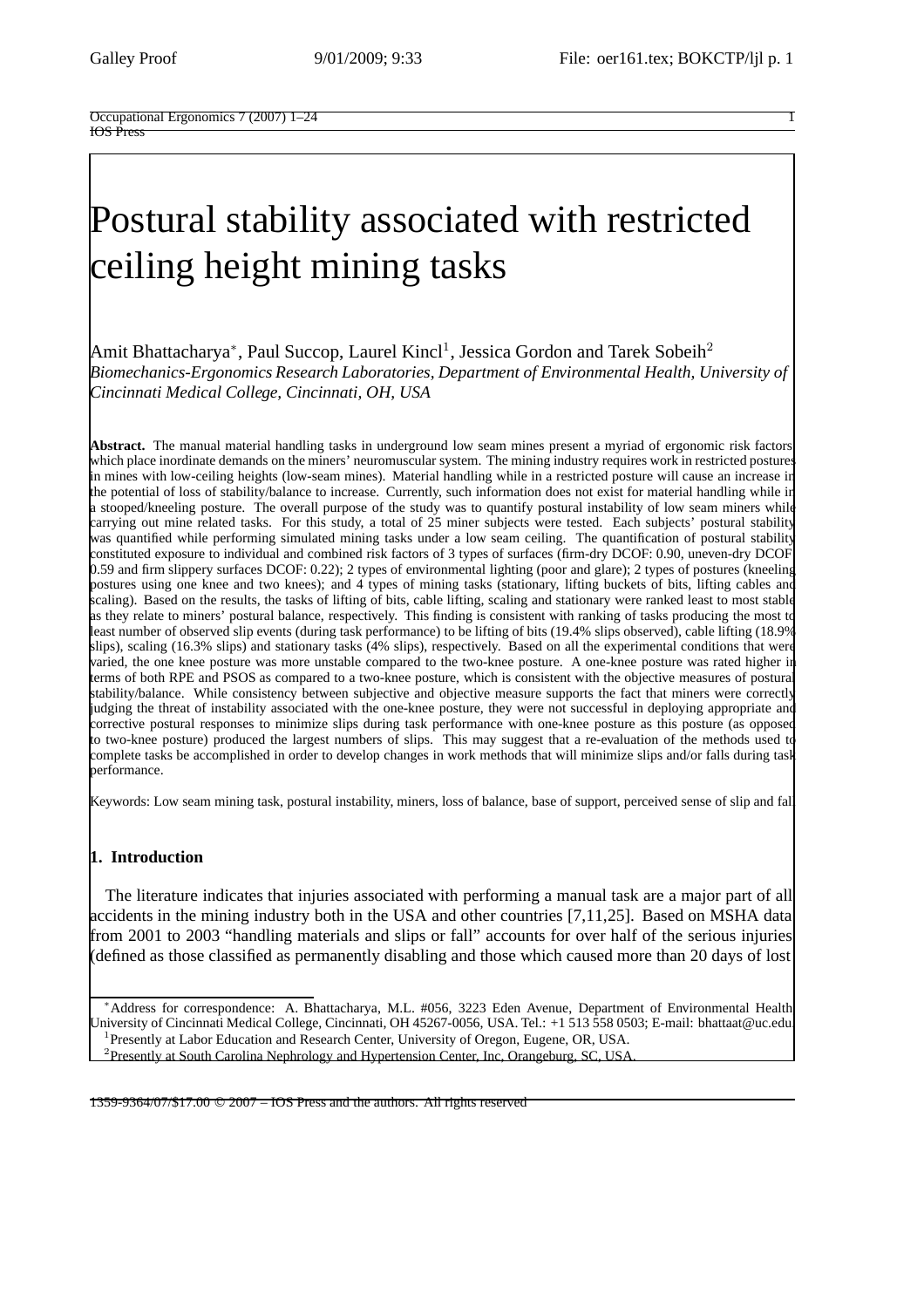work) reported [23,28,29]. Based on 2003 MSHA statistics, the underground injury rate was greater than the surface injury rate (6.3 vs. 2.6 per 100 FTE workers) [23,31]. The highest percentage of nonfatal lost-time injuries was 35% due to manual material handling followed by 24.9% for slips and falls [23]. The mining industry requires work in restricted postures in mines with low-ceiling heights such as low-seam mines [24]. These restricted postures require workers to exert higher muscle forces [15] and require higher energy consumption [12]. Additionally, restricted posture limits the weight that can be safely handled by workers [13]. Stooping or kneeling produces additional demand on visual, vestibular (due to tilted head, shoulder and abdomen), and proprioceptive (due to non-normal posture) systems and requires spatial adaptation for maintenance of balance while performing the task [10,33]. Under these circumstances, the worker's ability to maintain safe upright balance during task performance may be jeopardized, resulting in near fall and/or fall related incidents. Significant research work has been carried out in the area of work physiology and biomechanics of low back injury associated with mining tasks in restricted postures [14]. Gallagher et al.'s study of back injury in mines implied that kneeling postures may decrease stability and balance, however no quantitative data were given [13]. In summary, the literature is not comprehensive in the area of ergonomics of postural instability and potential loss of balance associated with mining tasks performed in restricted postures (kneeling and stooping) under individual and combined risk factors found in low seam mines. This is one of the major issues dealt with in this study.

Miners are exposed to a variety of risk factors, both individually and collectively, on a daily basis at their workplace. Some of these risk factors are: wet/muddy/slippery surface, uneven walking surfaces, restricted workspace, poor environmental lighting, limited ceiling height (in low seam mines), heavy lifting and high whole body vibration [11,25]. Manual handling of materials in a restricted workplace require miners to assume postures, that may pose dangers to his/her ability to maintain "safe" postural stability (i.e. without causing a fall or near fall incident to occur). The conditions which will allow "safe" postural stability during performance of manual material handling tasks (such as lifting) include: a firm foot placement and a big enough base of support (BOS) or stability boundary (BOS defined by the outer boundary of the feet during standing; during kneeling BOS is defined by the knee and toe placement) so that the body's center of gravity (CG) can stay inside the BOS and thereby minimize any potential loss of balance [1,2]. In a workplace with restricted ceiling heights, such as those found in the underground low seam mines, the miners may not have the luxury of taking an appropriate stepping action to increase their BOS during material handling task performance. Under these circumstances, miners are forced to perform their tasks while being at the outer edge of their stability boundary. When the body's CG is at or near its outer edge of stability boundary during task performance, a small perturbation in body motion (such as a sudden move or a shift of the load being handled) and/or reduction in the coefficient of friction (COF) of the standing/walking surface, could easily jeopardize a miner's ability to maintain upright balance. Therefore, manual tasks involving as lifting or thrusting action (which will increase the COF demand at the shoe/floor interface) such as performing a task with a Scaling Tool (Scaling Task) and/or walking in a stooped posture could place miners at a constant risk of loss of balance, which may result in a near fall and/or an actual fall event and possibly resulting in serious injuries. Manning et al. [21] reports risk of back injury during slips/falls. During unexpected events such as slips/falls or near falls may cause the trunk muscles to overcompensate thereby overload the spinal unit [22].

The manual material handling tasks in underground low seam mines present a myriad of ergonomic risk factors, which place inordinate demands on the miners' neuromuscular system. Generally, before a fall incident occurs, the worker first experiences postural instability or the propensity for postural instability, which in some cases may result in unrecoverable loss of balance. The ability to sustain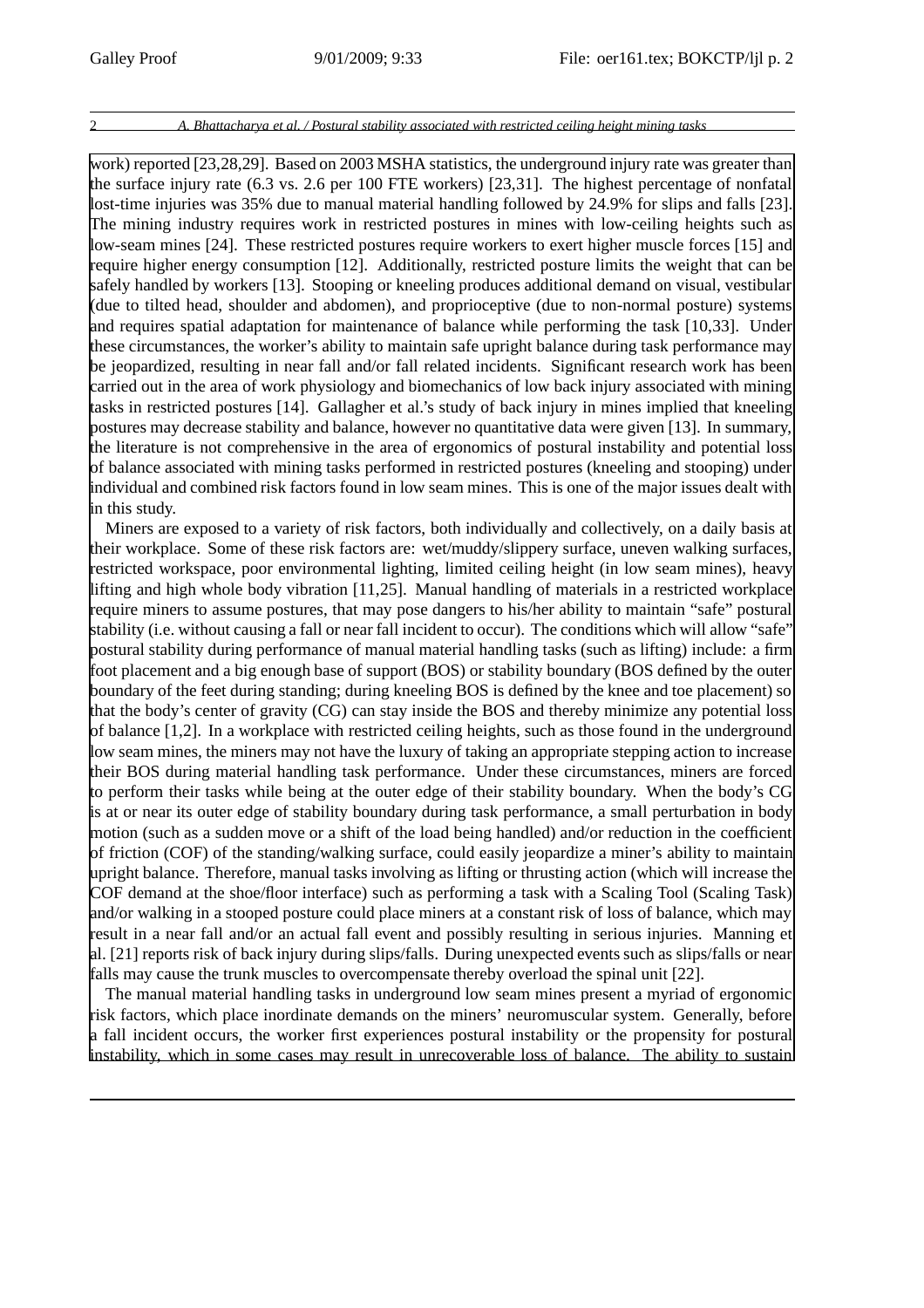upright balance requires continual input from several sensory systems. These include proprioceptors in the joints, pressure receptors in the soles of both feet, along with the visual and vestibular systems [33]. Continuous regulation of balance results through patterns of neuromuscular coordination along many afferent and efferent pathways. Workplace risk factors such as environmental lighting, glare, standing surface compliance and slipperiness, muscle fatigue, loss of peripheral vision and task type have been found to modify the effectiveness of the sensory system's functionality in the maintenance of postural stability of the worker in an unrestricted ceiling height [1,3,8,9,19]. However, currently such information does not exist for material handling in a stooped and kneeling posture with restricted ceiling height. This study provides this type of information.

The objectives of this study were: 1) to determine the postural imbalance of miners while performing simulated mining tasks in restricted and/or low-ceiling height spaces. 2) To determine the combined contributions of various risk factors on balance maintenance during task performance in a low-ceiling mine and/or in restricted height areas. These risk factors included environmental lighting, kneeling posture, and surface friction conditions.

# **2. Methods**

# *2.1. Participants*

Twenty five miners were recruited from the United Mine Workers of America, (UMWA) District 17, Local 2264, Pikeville, KY as well as mines in Middlesboro, KY. Subjects interested in participating were mailed a health survey questionnaire which obtained information about the subjects' current or past exposure to different chemicals/industries/hobbies that have the potential to affect their central nervous system, and hence, their postural balance. The following were the exclusion criteria based on the health survey questionnaire results: daily requirements of prescription medication which may act upon the central nervous system, significant history of dizziness and/or tremors, alcoholism, vestibular, neurological, or cardiopulmonary disorders, diabetic symptoms, and acute or chronic low-back or knee pain. Those who met the inclusion criteria were scheduled for a physical examination by a registered Nurse Practioner.

#### *2.2. Risk factors/treatment conditions* (*Independent Variables*)

# *2.2.1. Ceiling Restriction*

The ceiling height under which miners had to perform the simulated mining tasks was 111.76 cm which was considered to be a medium ceiling height mine [28]. In low seam mines the ceiling heights could be as low as 91.44 cm.

# *2.2.2. Mining Surface/Contamination*

Three surface conditions were used in this experiment: (1) dry firm surface which served as an ideal surface condition and as a baseline and was represented by a dynamic coefficient of friction (DCOF) of 0.90, (2) dry uneven surface which simulated the rocky surface of a mine and was represented by a DCOF of 0.59 and (3) firm-slippery surface which simulated slippery conditions from contaminants such as water/mud in the mines and was represented by a DCOF of 0.22. Mineral oil was selected as the medium for creating a slippery surface with desired COF between the shoe and the floor. Aluminum plates (#6061-T6, Brinell Hardness 85) were placed on top of the force platform, connected with a magnet,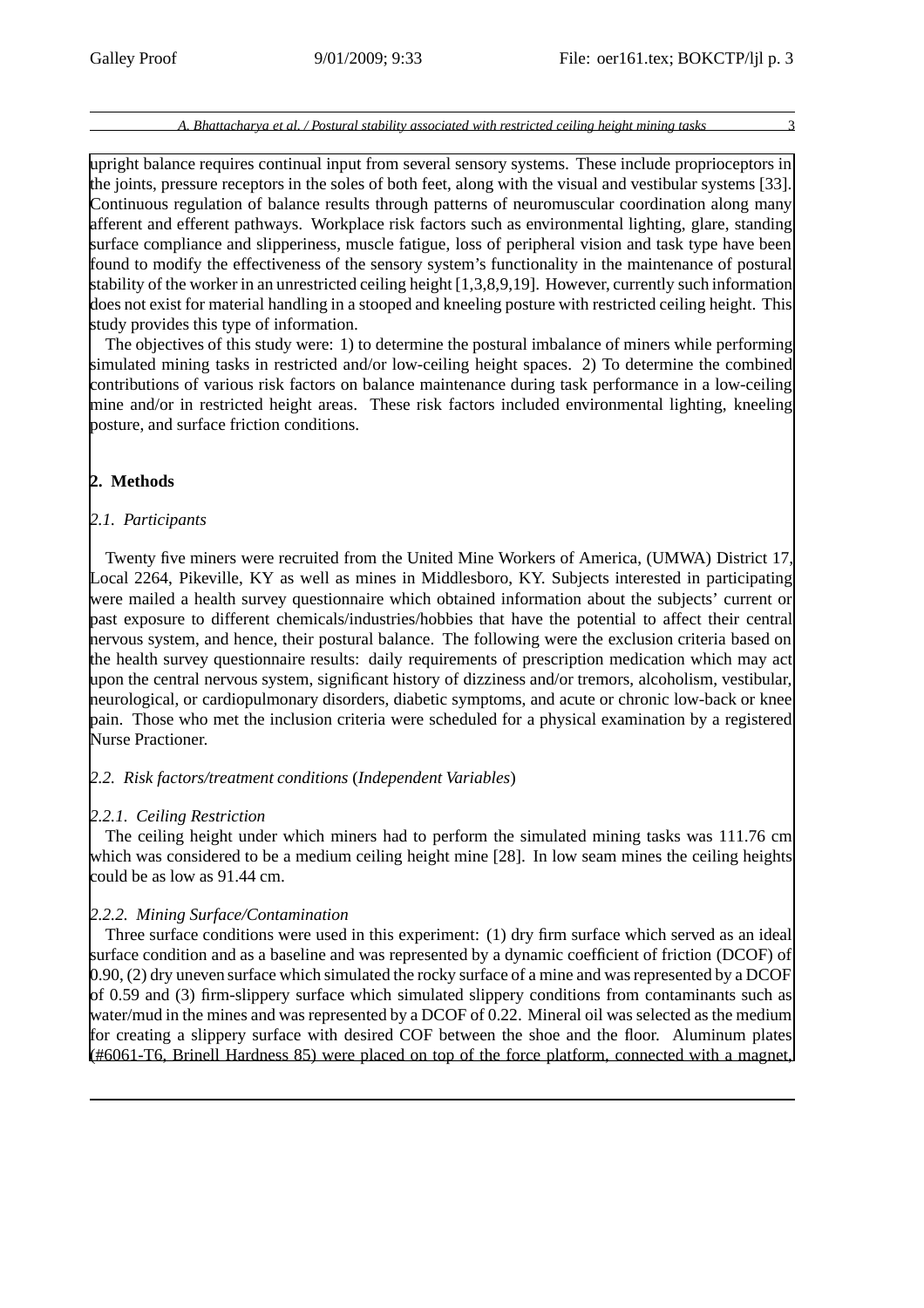so that the contaminants were not placed directly on the force platform. 20 ml of mineral oil applied to the aluminum plate gave us the desired DCOF of 0.22 which will cause slipping but balance will be recoverable [16,27,30]. To determine the friction generated by the different shoe-lubricant and floor slipperiness combinations, a series of COF tests was conducted. Dynamic COF between a new shoe and testing surfaces (firm dry and firm slippery aluminum plates and irregular/uneven surface) were obtained using an existing computerized tribology set-up [9]. To create an artificial surface that mimicked a mine floor surface, but was durable and washable, coal was laid across a flat surface to create the positive form. A negative mold was then made from a synthetic cast (Synair Por A Mold S555) to be used as the mother mold. A prototype of 1' by 1' was poured using a polymer (Replicast 112, PTM&W Industries Inc., Santa Fe Springs, California). The prototype was inspected and approved by the President of the United Mine Workers Association (UMWA) Local 7093 in Pikeville, Kentucky. A total of 48 surfaces were poured to make 2 sets of surfaces, one for the dry condition and one for the slippery condition. These surfaces (firm and uneven) were placed on top of the force platforms and the surrounding area. A self-adhesive magnet (flexible magnetic sheet #8621, 0.06"x24", Magnet Sales and Manufacturing, Culver City, CA) was affixed to the top of the force platforms for attachment of the various surfaces.

## *2.2.3. Enviornmental Lighting*

Two types of environmental lighting were used. The poor lighting condition represented the miners' working in light provided by their headlamps and equipment. Since in the underground mines, most of the lighting is limited to a miner's headlamp and equipment lighting, the workers are generally exposed to poor environmental lighting (0.96 fc) and glare type of lighting due to the equipment headlight directly shining into the eyes (5.8 fc). To create the glare lighting condition, a flashlight (Mag-Lite) was held by a staff member such that the light was pointed at the face of the subject. A light meter (Model 840021, Sper Scientific Ltd, Scottsdale, AZ) was used to measure the light level in foot-candles (fc).

#### *2.2.4. Posture*

All simulated mining tasks were carried out in two types of kneeling postures: One-knee or two-knee.

# *2.2.5. Simulated mining tasks*

The following simulated mining tasks were completed for the postural balance testing: stationary, lifting a bucket of bits, lifting a cable, and scaling. All tasks were carried out on the large platform and lasted for 30 seconds. The subject kneeled on one knee or two knees for the balance testing. The one-knee posture was standardized with the left knee down. See Fig. 1(a) for the one-knee posture and Fig. 1(b) for the two-knee posture. The following describes the tasks in detail.

## *2.2.6. Stationary*

For this task, the subject knelt below the restricted ceiling, relaxed with their wrists resting on each respective thigh for 30 seconds.

# *2.2.7. Lifting a bucket of bits*

In the mine bits are attached to a ripper head on a continuous miner (a piece of equipment used to mine), which mines the coal. These bits become worn and are replaced on a regular basis. The bit replacements come in a bucket with approximately 25 bits in it. The bucket used in the experiment had a diameter of 18.4 cm, was 22.35 cm tall and weighed 7.4 kg. In the mines, the worker would asymmetrically lift the bucket from the ground up to the Continuous Miner (a machine which extracts coal from the mine wall). After the bits are replaced, the used bits are placed into the same bucket and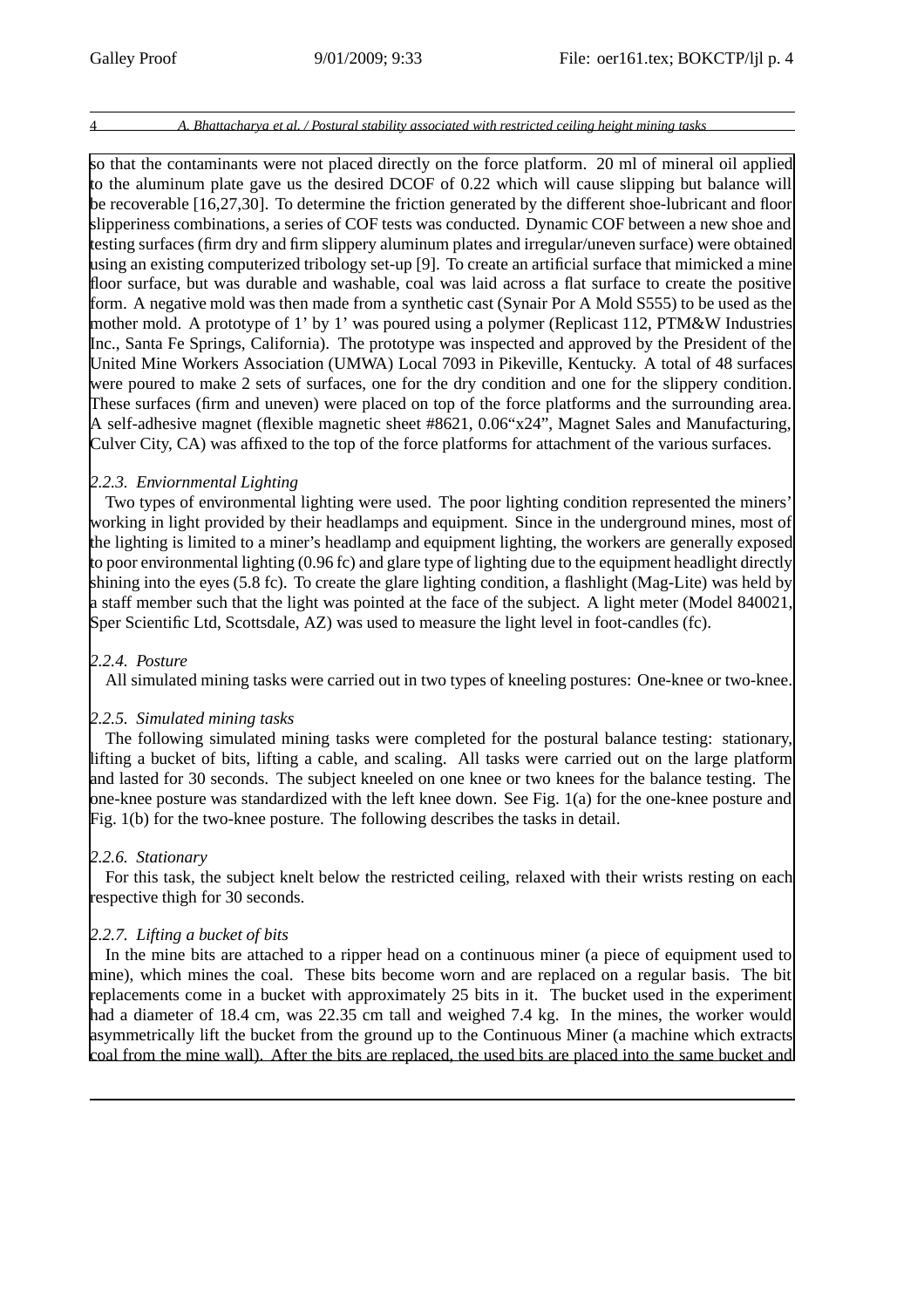

Fig. 1. (a) One-knee kneeling posture [Base of Support (BOS) markers at  $A =$  right ankle,  $B =$  left knee and  $C =$  left ankle] (b) Two knee kneeling posture [Base of Support (BOS) markers at  $A = right$  knee,  $B = right$  ankle,  $C = left$  ankle and  $D = left$ knee].

lifted down from the continuous miner. For our simulation, the bucket was lifted from the ground on the left side of the subject up to a 34" shelf on the right side of the subject and returned to the ground. A voice command to begin the lift was given 8 seconds into the 30 second trial. The subject began the trial kneeling in a relaxed position, as in a stationary trial. When given a voice command, the subject began the lift cycle.

#### *2.2.8. Cable lifting*

Electrical and water cabling is used throughout the mine. These cables are suspended from the ceiling using either clamps or hooks attached to roof bolts. As equipment and supplies move throughout the mine, these cables must be moved accordingly. To simulate the task of securing the cable, the subject lifted a section of "cable" from the floor level in front of the force platform, up to the false ceiling and then replaced the cable to the starting position. The cable was a rubber hose 115.57 cm long with a 6.35 cm diameter, weighing 7.4 kg. The subject began the lift on a voice command 8 s into the 30 s trials. The subject began the trial kneeling in a relaxed position, as in the stationary trial.

#### *2.2.9. Scaling*

Scaling is a task where the miner uses a slabber bar to pry coal from the ceiling surface manually. The subject began the trial kneeling with the slabber bar (weight  $= 4 \text{ kg}$ ) in their hands; on a voice command (8 s into the 30 s trial) raised the bar and inserted it into the first location on the scaling structure. The subject "pried" at the first location once and moved the bar to the second location (also on the scaling structure) and "pried" once. After the "pry" at the second location, the subject returned the bar to the starting position for the remainder of the 30-second trial.

#### *2.2.10. Mining Equipment*

It was important to simulate the amount of weight the miners wear on their tool belts and the type of equipment used in an ordinary workday. For that reason all miners wore Fab-plus Knee Pads (0.9 kg), Miners Cap MSA type I (0.5 kg). The miners also wore a nylon belt which was modified with weights to simulate the approximate weight of a self-contained rescuer (model # Sr-100) and Koehler Wheat Light (model #5000 series with battery un2800). The belt with the self-rescue and lamp battery weighed 5.4 kg.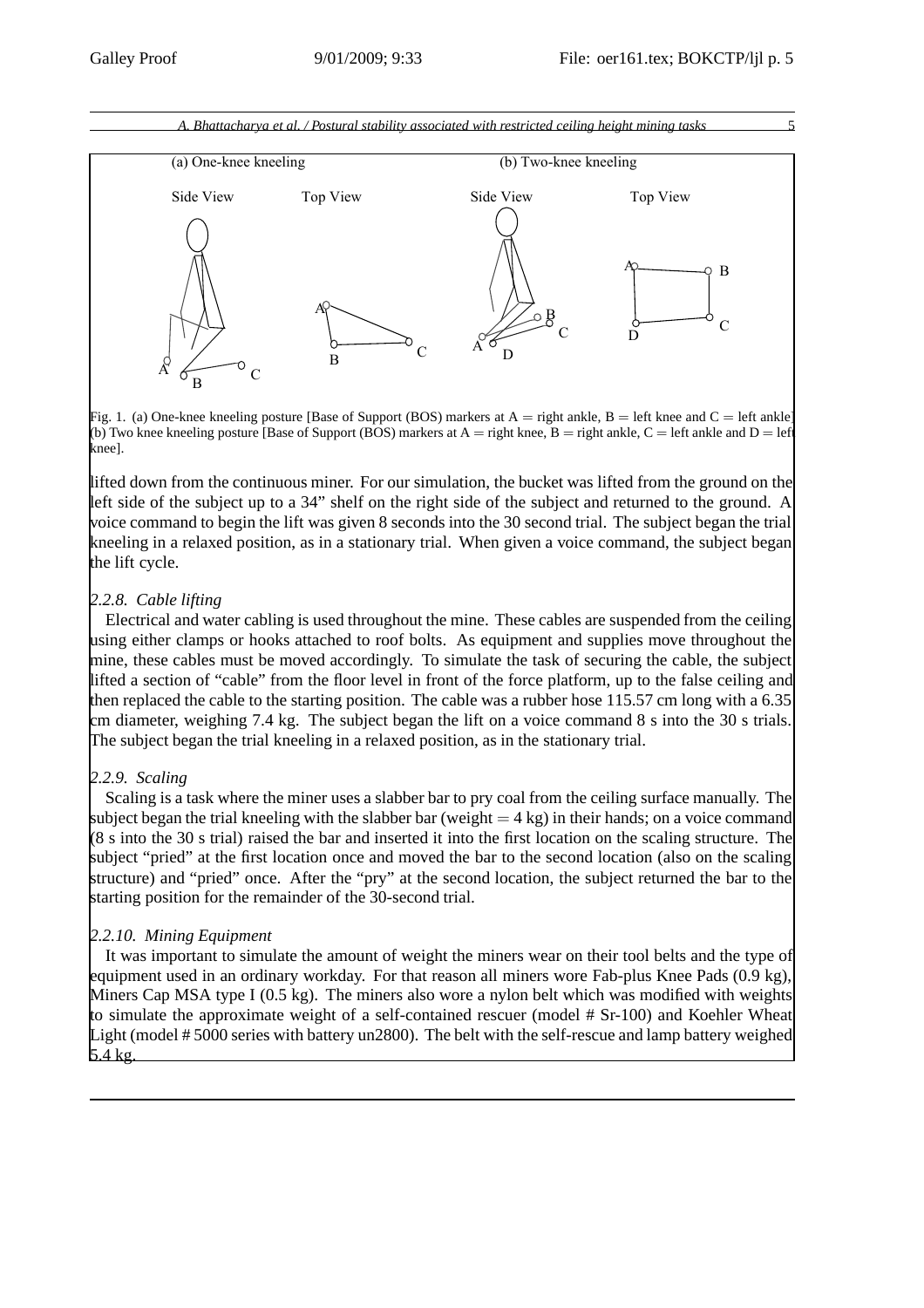#### *2.3. Outcome measurements* (*dependent variables*)

The kinetic and kinematic data were collected using a real time video digitization Peak Motus system. Both kinetic and kinematic data were synchronized. This system consisted of (1) Peak Motus-configured computer with Peak Motus 2000 Trial Design and Display Core, Peak Motus 2000 3D Real Time Coordinate Acquisition system and the Peak Motus 2000 3D Calculations Module (version 6.1.11), (2) Nine 60 Hz Shuttered infrared sensitive Cameras. Each camera is linearized by Peak and has a fixed focal length and (3) infrared light sources. Both kinetic and kinematic data were collected at a sampling rate of 60 Hz.

## *2.3.1. Kinetic outcomes*

These included the forces and moments in the three orthogonal directions collected using a piezoresistive force platforms (AMTI, Watertown, MA). The platform has a 2' by 4' surface (model LG6-4-1000, serial # 3891) that is large enough for a person to squat and/or kneel.

## *2.3.2. Kinematic outcomes*

The spatial model consisted of 14 markers on the body, and several virtual points (4 on the force plate, 6 for the feet, 4 for the ceiling and 1 or 3 for the center of mass – this depended on whether the task required lifting/holding an object), and 2 markers on the object (if the task required lifting/holding an object). The markers on the body included right and left ankle, knee, hip, shoulder, temporal, elbow and wrist.

The virtual points for all trials were created using the Peak Motus system, not physical markers viewed by the cameras and included: Body center of mass, upper left of the large plate, lower left of the plate, lower right of the plate, upper right of the plate, upper right ceiling, upper left ceiling, lower right ceiling and lower left ceiling. The additional virtual points for the trials with an object were: center of mass of object (bucket of bits, cable or slabber bar) and the center of mass of the body and the object together. Due to difficulty digitizing the feet markers in Motus, the feet markers were eliminated. An estimation of their location was made by using measurements taken from the ankle marker on the shoe to the respective points (heel, 1*st* MTP and 5*th* MTP) on the shoe. These measurements were used in equations to create virtual points for these markers. Using standard anthropometric data, the additional load due to the miner's belt was added to the trunk segment of our model [34]. Since feet were not included in the spatial model, the trials added the feet mass to the shank. These adjustments were made to accommodate correct calculations of the position of CG for the body segments.

Two trials (lifting bucket of bits and lifting cable) required the subject to begin the trial in a relaxed position and then lift an object. Since lifting of these objects will modify the position of the CG of body segments during the lifting phase the Peak Motus system was programmed to calculate the CG with and without the object's weight. Custom software allowed using the appropriate value of the CG during the lifting phase. This type of analysis was necessary for the accurate calculation of postural instability variables described in the following paragraphs.

# *2.3.3. Objective measures of postural sway*

Using the above mentioned kinetic and kinematic data, the following variables were calculated: Sway area (SA) is the area of the projection of the body's center of pressure (CP) on the horizontal xy plane due to postural sway, sway length (SL) is the distance traveled by the CP during the testing period, the medial lateral (ML or x-direction) excursion is the net deviation of the CP in the ML direction and the anterior posterior (AP or y-direction) excursion is quantitated by measuring the net deviation of the CP in the AP direction. These variables have been used in several research studies [1,3,17,18].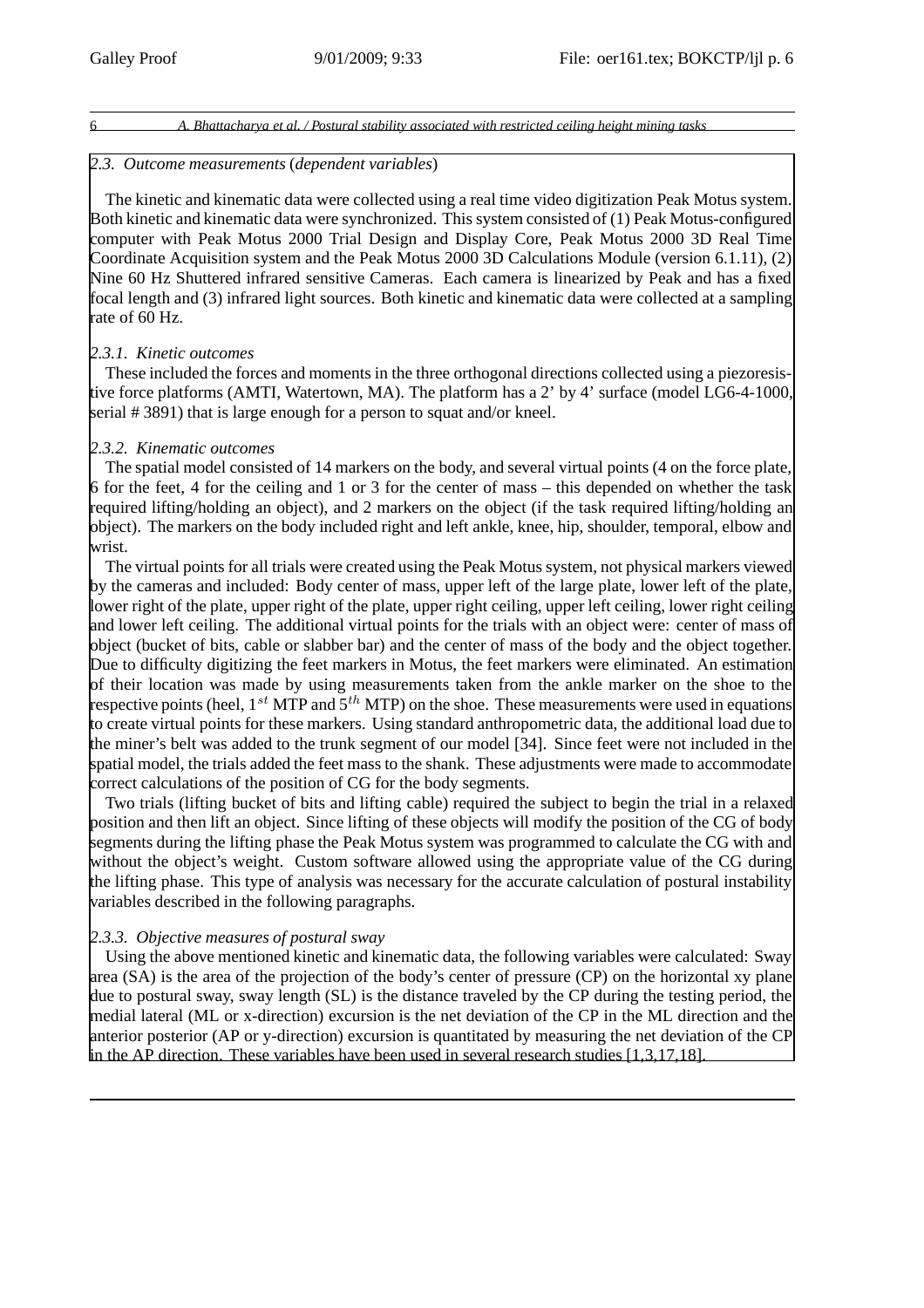## *2.3.4. Required Coefficient of Friction*

From the kinetic data, the horizontal force divided by the vertical force (H/V) is the required coefficient of friction (COF*required* ). The minimum, maximum and average COF*required* were calculated.

## *2.3.5. Objective measures of postural instability/imbalance*

Three non-dimensional indices, which are based on those described by Bagchee et al. [1], were used to quantitatively determine the propensity of momentary loss of postural balance and/or instability associated with a sway pattern formed by the whole body CG with respect to the postural stability boundary (i.e. the BOS). These indices were calculated using the custom software (IPSB 2000, version. 1.1.10 Copyright All Rights Reserved, University of Cincinnati, 1998-2008). The three indices used to describe the propensity of postural instability/imbalance are briefly described as follows and details are given in our earlier publication [1].

## *2.3.6. Index of Proximity to Stability Boundary* (*IPSB*)

IPSB measures how close the body's CG travels to a person's stability boundary. A lower value of IPSB implies that the subject has a greater propensity of postural instability/imbalance while performing a given task. A negative value of IPSB implies that subjects' CG is outside the stability boundary. The stability boundaries used for the one-knee and two-knee postures are shown in Fig. 1. Since the true stability boundary can extend beyond the marker placement (tip of toes rather than the ankle) in some trials the IPSB had a negative value, implying that the subject's CG was outside the stability boundary while in fact they were still inside but closer to the true stability boundary. During statistical analysis, those negative values were accounted for to indicate that the subject has a greater propensity of postural instability while performing a given task.

## *2.3.7. Weighted Residence Time Index* (*WRTI*)

WRTI is the weighted measure of time that the subject's CG lies in various proximity zones to the stability boundary. The greater the residence time in the outer proximity zones, the greater is the propensity of postural instability/imbalance for a given task under specified intrinsic and extrinsic conditions. A higher WRTI implies poorer postural stability/balance.

# *2.3.8. Stability Area Ratio* (*SAR*)

In addition to the proximity of the stabilogram (x-y plot of CG movement during the trial) to the stability boundary, i.e. BOS, it is also important to consider the spread of the stabilogram in comparison to the stability boundary. This comparison provides a composite estimation of the CG sway during the entire interval of the task. A ratio of the CG sway area to the stability boundary area is described as a non-dimensional SAR. A larger spread of the CG sway (i.e. stabilogram) will result in a higher value of SAR, which implies greater risk of the CG approaching the stability boundary (i.e. the BOS) and relatively higher postural instability/imbalance.

# *2.4. Subjective measurements*

# *2.4.1. Rating of Perceived Sense of Slip/Fall* (*PSOS*)

The PSOS scale included four questions regarding the subject's experience of postural instability/imbalance while performing the simulated mining tasks [8]. The subject answered these questions after each trial. Each question was scored between 0 to 2 by increments of 0.5. Zero meant that he/she perceived no postural instability/imbalance. The summation of the scores from the four questions defined the overall PSOS score. A score of eight meant that the subject perceived the greatest instability/imbalance. This summed score was used in the statistical analyses.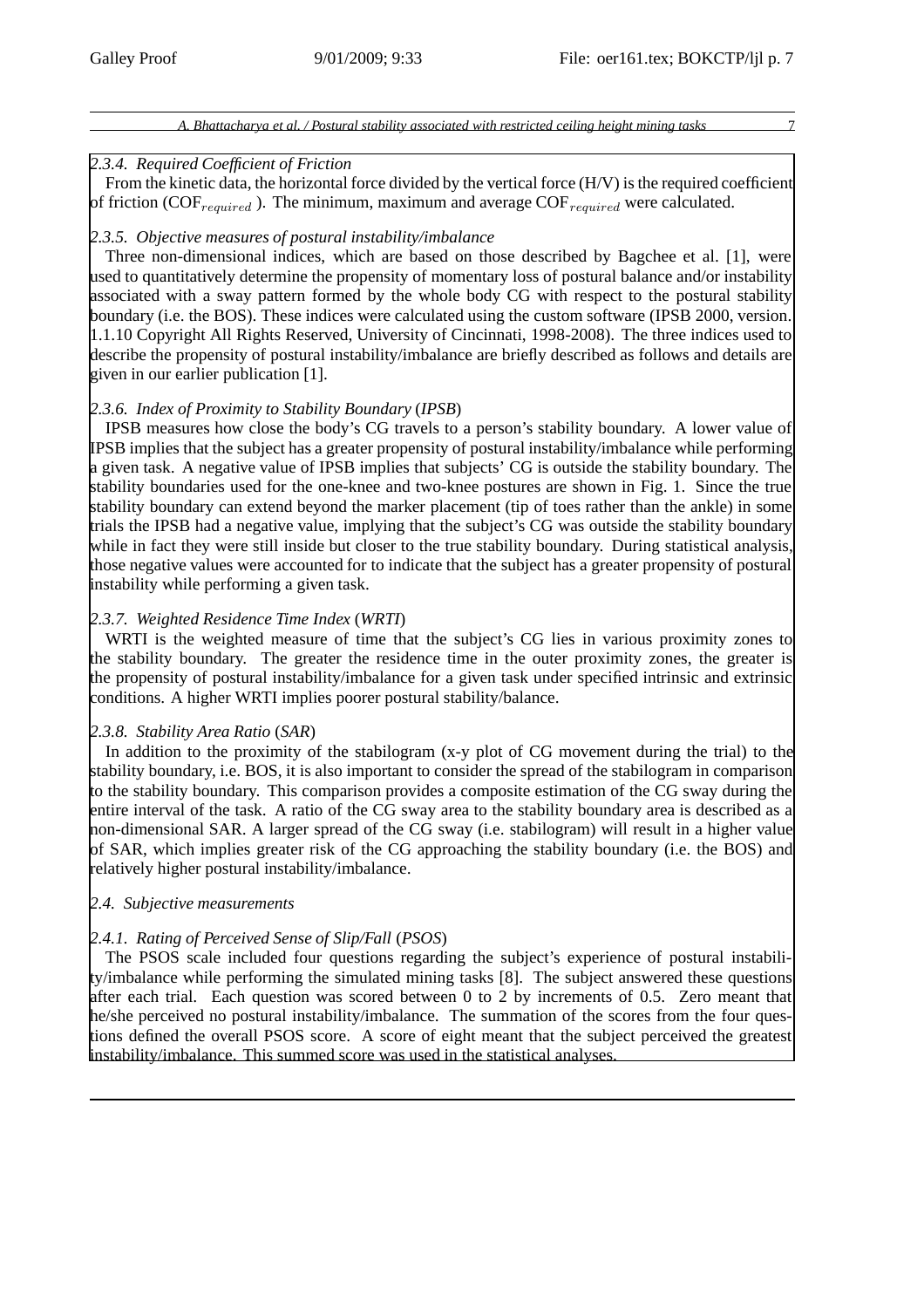## *2.4.2. Rating of Perceived exertion* (*RPE*)

Subjects were asked their perceived sense of exertion level after each trial using Borg's Self-Rating Scale which ranges from 6, which is "very, very light", to 20, which is "very, very hard" perceived exertion [5].

# *2.4.3. Experimental procedures*

All subjects, upon completing the health screening, signed an informed consent form which was approved by the University of Cincinnati Institutional Review Board. All subjects wore laboratory supplied shorts which were designed to accept placement of reflective markers at the anatomical sites of interest described earlier and leather steel-toe boots, model #1778, Carolina Shoe Co. Each subject completed test sessions, which were randomized and blocked by surface type. Subjects completed all test sessions in one day. Each subject completed a total of 48 postural balance trials (3 surface conditions, 2 lighting conditions, 2 postures and 4 tasks) lasting 30 seconds each. The tester observed and recorded whether or not the subject slipped and/or fell during each trial. The tester also administered the PSOS and RPE questions following each trial. A safety harness was worn throughout the duration of testing and was attached to a safety lanyard to prevent fall/slip related injuries.

## *2.5. Data analysis*

The data files were imported into the Statistical Analysis System (SAS) for data analysis. Continuous outcomes were analyzed in a mixed repeated measure analysis of covariance models by SAS Proc Mixed; discrete outcomes were analyzed by SAS Proc Genmod. SL, SA and the IPSB, SAR and WRTI outcomes were transformed to their natural logarithm to achieve approximate normality. In the models for the postural balance outcomes, the main effects of surface type (firm-dry, uneven-dry or firm-slippery), task (stationary, cable, bits and scaling), posture (one knee or two knees), and lighting condition (poor or glare) were included as classification variables. Two-factor interactions among each of these main effects were also included in the initial models, as were covariates. Backward elimination of insignificant interactions and covariates was performed until final models were determined that included only the main effects and significant two-factor interactions and covariates. Least square means are reported for continuous outcomes and odds ratios for discrete outcomes. An alpha-level of 0.05 was used to judge significance in all models.

# **3. Results**

Twenty-five miners were recruited for this study. Demographic information is shown in Table 1.

## *3.1. Effect of mining tasks and risk factors on objective measures of postural sway response using center of pressure* (*CP*) *data*

The objective measures of postural balance were based on postural sway outcomes, obtained from the force platform, such as SA, SL, ML and AP. In the following postural sway and required coefficient of friction (H/V) results are presented. Table 2 provides p-values from ANCOVA models for testing the effects of mining task, posture type, surface type, environmental lighting and significant two-factor interaction effects and co-factors. An increase in the postural sway variables implies potentially poorer postural balance and an increase in H/V implies that the task carried out required an increased level of shoe-floor friction.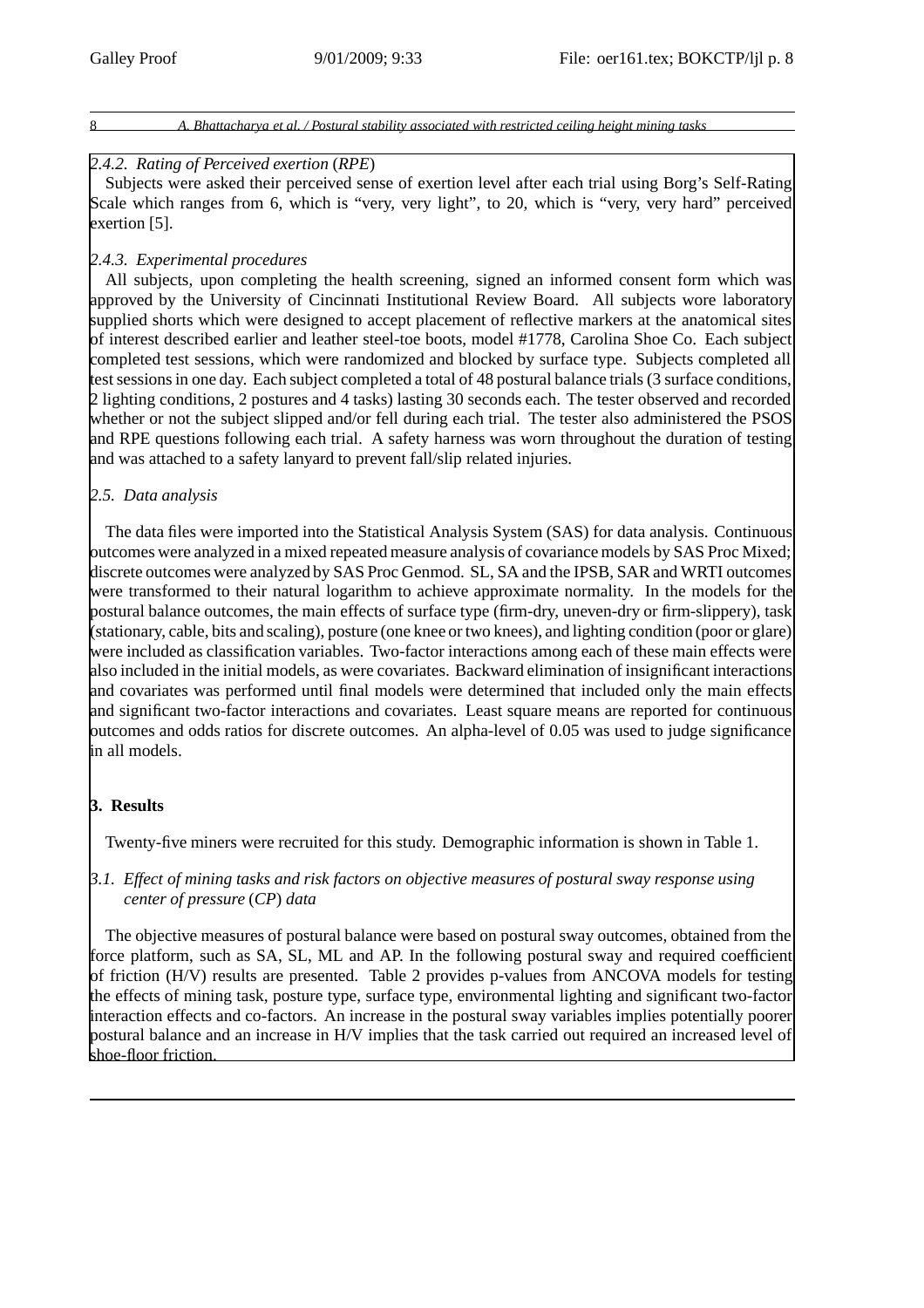| Variables<br>Age (year)<br>Weight (kg)<br>Height (cm)<br>Quadriceps (lbs)<br>Hamstrings (lbs) | Right | mean<br>42.7<br>95.44<br>177.78 | s.d.<br>6.87<br>17.54 |
|-----------------------------------------------------------------------------------------------|-------|---------------------------------|-----------------------|
|                                                                                               |       |                                 |                       |
|                                                                                               |       |                                 |                       |
|                                                                                               |       |                                 | 7.66                  |
|                                                                                               |       | 60.3                            | 17.8                  |
|                                                                                               | Left  | 60.0                            | 17.5                  |
|                                                                                               | Right | 48.0                            | 13.3                  |
|                                                                                               | Left  | 48.9                            | 12.9                  |
| Dorsiflexors (lbs)                                                                            | Right | 49.7                            | 14.2                  |
|                                                                                               | Left  | 50.6                            | 13.6                  |
| Plantarflexors (lbs)                                                                          | Right | 70.1                            | 17.8                  |
|                                                                                               | Left  | 70.1                            | 20.3                  |
| Foot Reaction Time (m. second)                                                                |       | 35.7                            | 4.5                   |
| Arm Reaction Time (m. second)                                                                 |       | 30.8                            | 3.9                   |

Table 2 P values for testing the effects of task, posture, mining surface, lighting and co-factors on

postural sway length, sway area, ML, AP and H/V.  $n = 25$  for all variables except as noted otherwise

| Effect                  | Sway Length | Area   | ML $(n=18)$ | $AP (n = 18)$ | $H/V (n = 18)$ |
|-------------------------|-------------|--------|-------------|---------------|----------------|
| Task                    | 0.0001      | 0.0001 | 0.0001      | 0.0001        | 0.0001         |
| Posture                 | 0.25        | 0.0143 | 0.0001      | 0.02          | 0.0034         |
| <b>Mining Surface</b>   | 0.58        | 0.48   | 0.11        | 0.012         | 0.0135         |
| Lighting                | 0.012       | 0.058  | 0.16        | 0.67          | 0.83           |
| Task*Posture            | 0.0001      | 0.0001 | 0.0001      | 0.003         | 0.012          |
| Task*Surface            | 0.0082      | 0.004  |             | 0.012         | 0.025          |
| Posture*Surface         | 0.032       |        |             |               |                |
| Regular Exercise*       |             |        | 0.0023      |               |                |
| Mine type*              | 0.023       |        | 0.034       |               |                |
| Avg Foot Reaction time* |             |        | 0.0097      |               |                |
| Mean Blood Pressure*    |             |        | 0.016       |               |                |

Statistically significant variables (*p <* 0.05) are shown in the bold. \*Only significant covariates are shown.

#### *3.1.1. Effect of mining task*

Type of task performed significantly affected all postural sway outcomes ( $p < 0.0001$ ). The stationary task evoked less SA, SL, ML, AP and H/V. Figure 2 provides least square geometric mean responses of all the sway and H/V variables. For most of these outcomes, the bits task elicited the greatest postural sway response, 13907% greater than the stationary task in the case of SA, 351% greater for SL, 2301% greater for ML, 1514% for AP and 1066% for H/V. The mean sway responses for the cable and scaling tasks were typically between those of the stationary and bits tasks, with the exception of SL, AP and H/V. The cable task elicited greater AP sway than did the bits task. The differences in SL responses among bit, scaling and the cable tasks were not significant. The observed slips showed relatively higher slip incidence for bits (19.4%), cable (18.9%) and scaling (16.3%) tasks compared to the stationary tasks  $(4\%)$ .

*A. Bhattacharya et al. / Postural stability associated with restricted ceiling height mining tasks* 9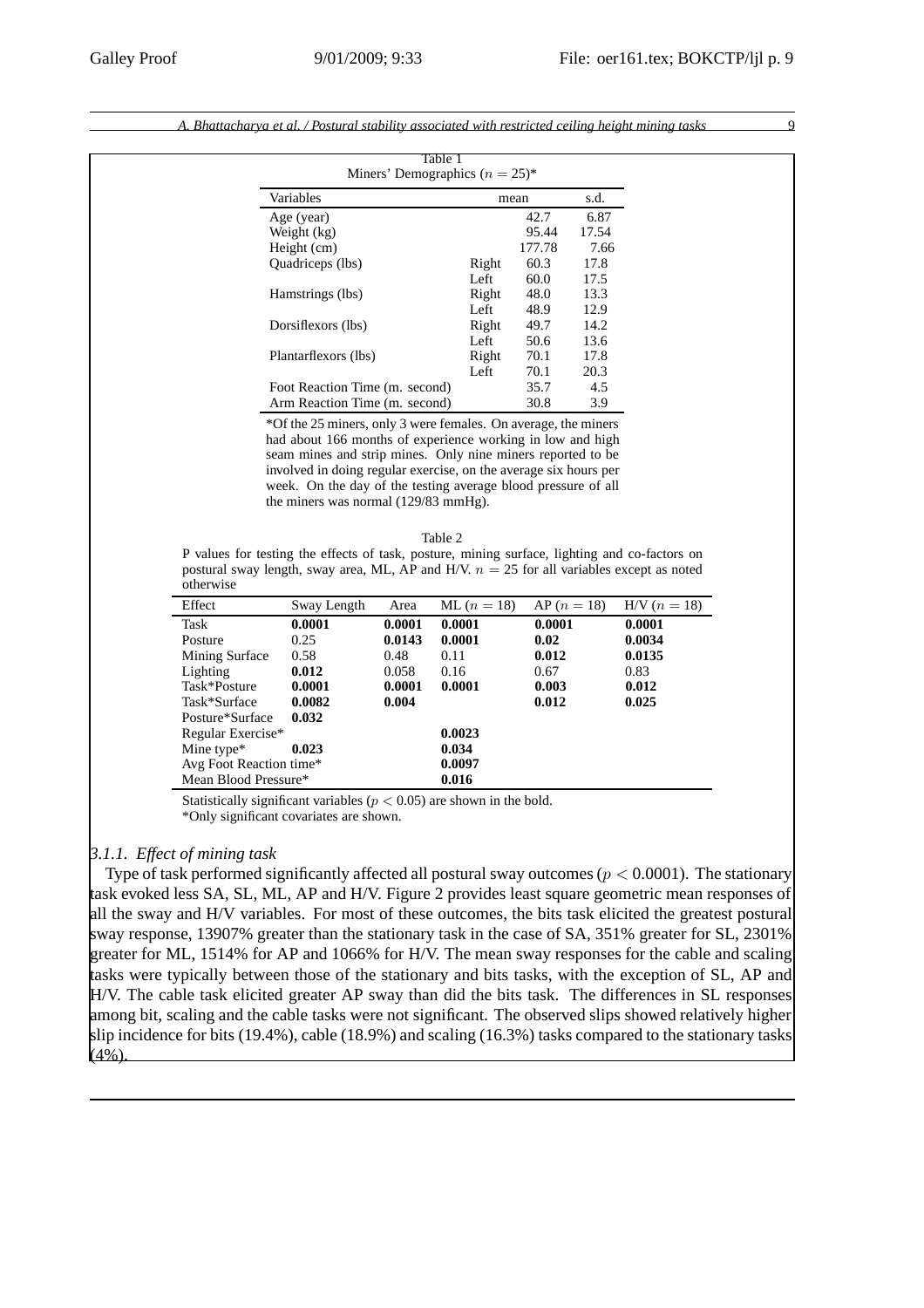



Fig. 2. Effect of mining task on (a) postural sway area (SA), (b) postural sway length (SL).

#### *3.1.2. Effect of kneeling posture*

Type of kneeling posture used during task performance *significantly* affected three out of four of the postural sway outcomes (SA, ML and AP) and H/V. A one-knee posture was associated with somewhat greater SA (9.2%) but lessened excursion (13.4% and 6.2% for the ML and AP directions, respectively; figure not shown) and  $H/V$  (9.1%), as compared to a two-knee posture (Fig. 3).

# *3.1.3. Effect of mining surface*

The type of mining surface on which miners carried out their tasks significantly affected one of the postural sway outcomes (excursion in the AP direction,  $p \leq 0.012$ ) and the H/V ( $p \leq 0.04$ ) (Fig. 4). Excursion in the AP direction was found to be least for the firm-slippery surface (7.5% less than the firm-dry and 8.8% less than the uneven-dry surface) (Fig. 4). The uneven-dry surface had the greatest H/V (2.2% and 11.0% greater than the firm-dry and firm-slippery surfaces, respectively) (Fig. 4).

## *3.1.4. Effect of environmental lighting*

Lighting significantly affected only SL ( $p < 0.012$ ), with glare evoking slightly greater (3.7%) sway than did poor lighting.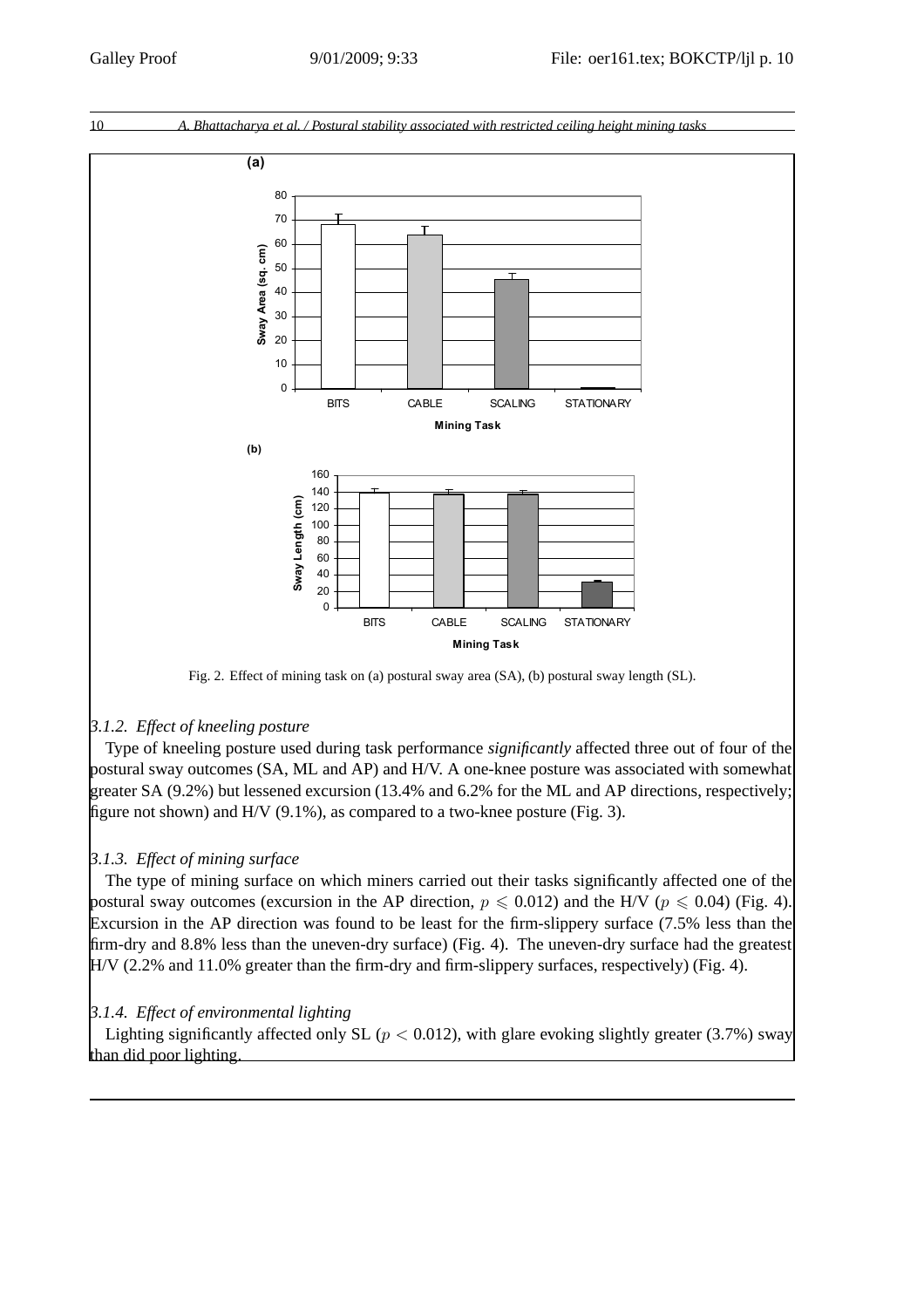

Fig. 2. (c) anterior-posterior sway (AP), (d) medio-lateral sway (ML) and (e) required coefficient of friction (H/V). SA and SL values shown are least square geometric means with the geometric standard errors of the mean and AP, ML and H/V are least square arithmetic means with the standard error of the mean.

#### *3.1.5. Interaction Effects*

Task was significantly interacted with posture for all of the sway outcomes and H/V. The greatest SA ( $p < 0.0001$ ), SL ( $p < 0.005$ ) and excursion in the ML direction ( $p < 0.0001$ ) were found for the bits task when miners employed the two-knee posture (figures not shown). The largest excursion in the AP-direction ( $p < 0.003$ ) and H/V ( $p < 0.012$ ) were experienced by miners during the cable task while in the two-knee posture. Task was also significantly interacted with mining surface type for three of the postural sway outcomes (SA, SL and AP) and the H/V variable (Figures not shown). For the bits,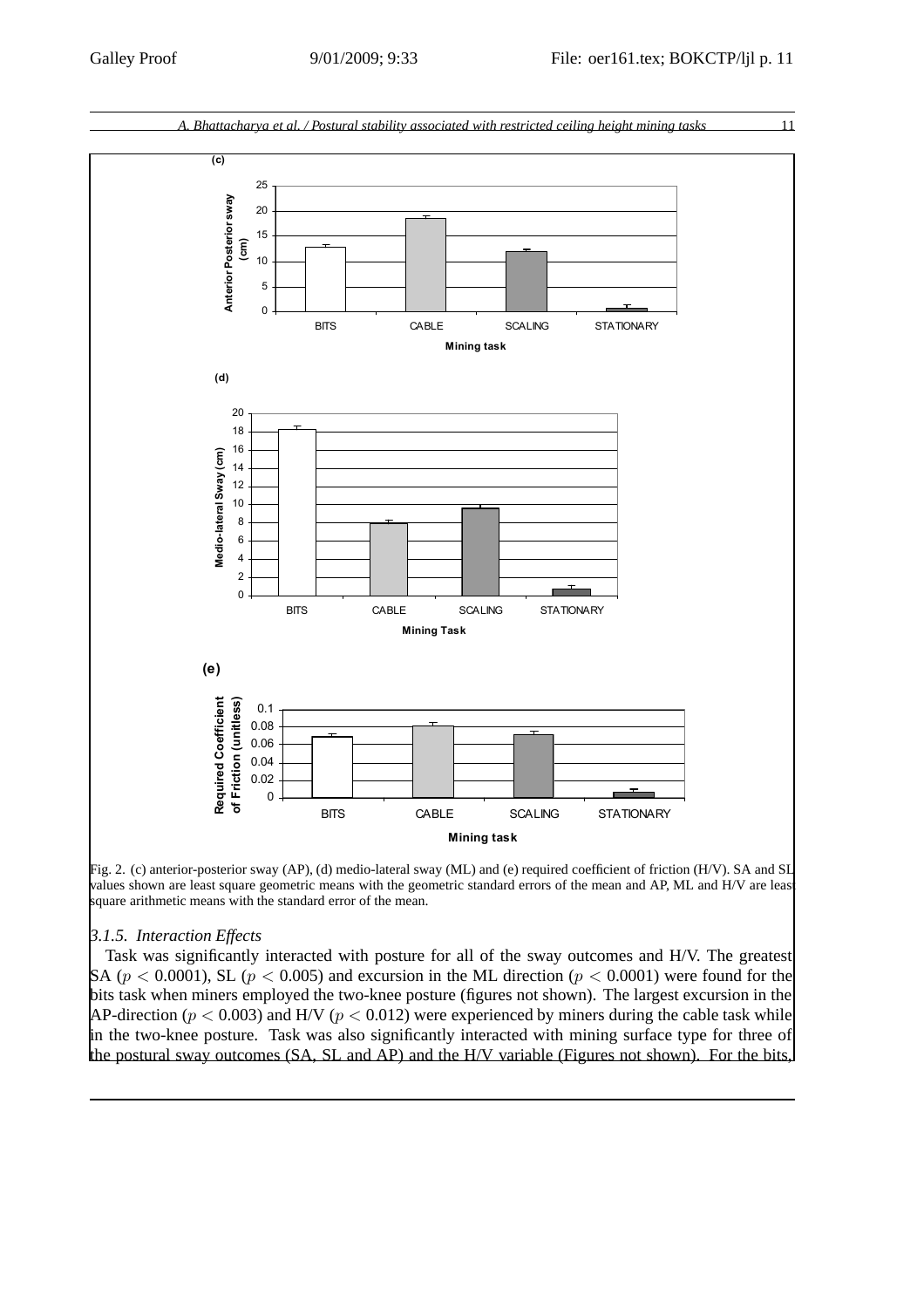

Fig. 3. Effect of kneeling posture on (a) postural sway area (SA), and (b) required coefficient of friction (H/V). SA values shown are least square geometric means with the geometric standard errors of the mean and H/V values are least square arithmetic means with the standard error of the mean.

cable and scaling tasks the SA and SL responses were the lowest for the firm-slippery surface compared to firm-dry and uneven-dry surfaces implying a cautionary body movement on slippery surface. The greatest SA ( $p < 0.004$ ) was experienced for the bits task while the miners were on a firm-dry surface. On the average, in comparison to the stationary task the SL responses of all types of tasks performed on all surface types were relatively higher. The greatest SL ( $p < 0.0082$ ) was found for the cable task while the miners were on an uneven-dry surface. The greatest excursion in the AP direction ( $p < 0.012$ ) was found for the cable task executed on a firm-dry surface. The highest H/V ( $p < 0.025$ ) was found for the cable task performed on an uneven-dry surface.

## *3.1.6. Cofactors effects*

The excursion in the ML direction model included significant covariates. Average foot reaction time, mean blood pressure and the type of mine in which the subjects worked were found to affect this outcome. Regular exercise was found to be a significant predictor of SA and type of mine was found to be significantly associated with SL.

# *3.2. Effect of mining tasks and risk factors on objective measures of postural instability or imbalance using Center of Gravity* (*CG*) *data*

While the above section described the effect of the mining task and other risk factors on the miners' postural sway, it did not provide a quantitative measure of postural instability, i.e., the actual risk of fall and/or loss of balance. Quantitative measures of postural instability/imbalance were derived by combining each subject's whole body CG movement data with each subject's base of support (BOS) area, which was calculated from the kinematic system. Three measures of postural instability/imbalance,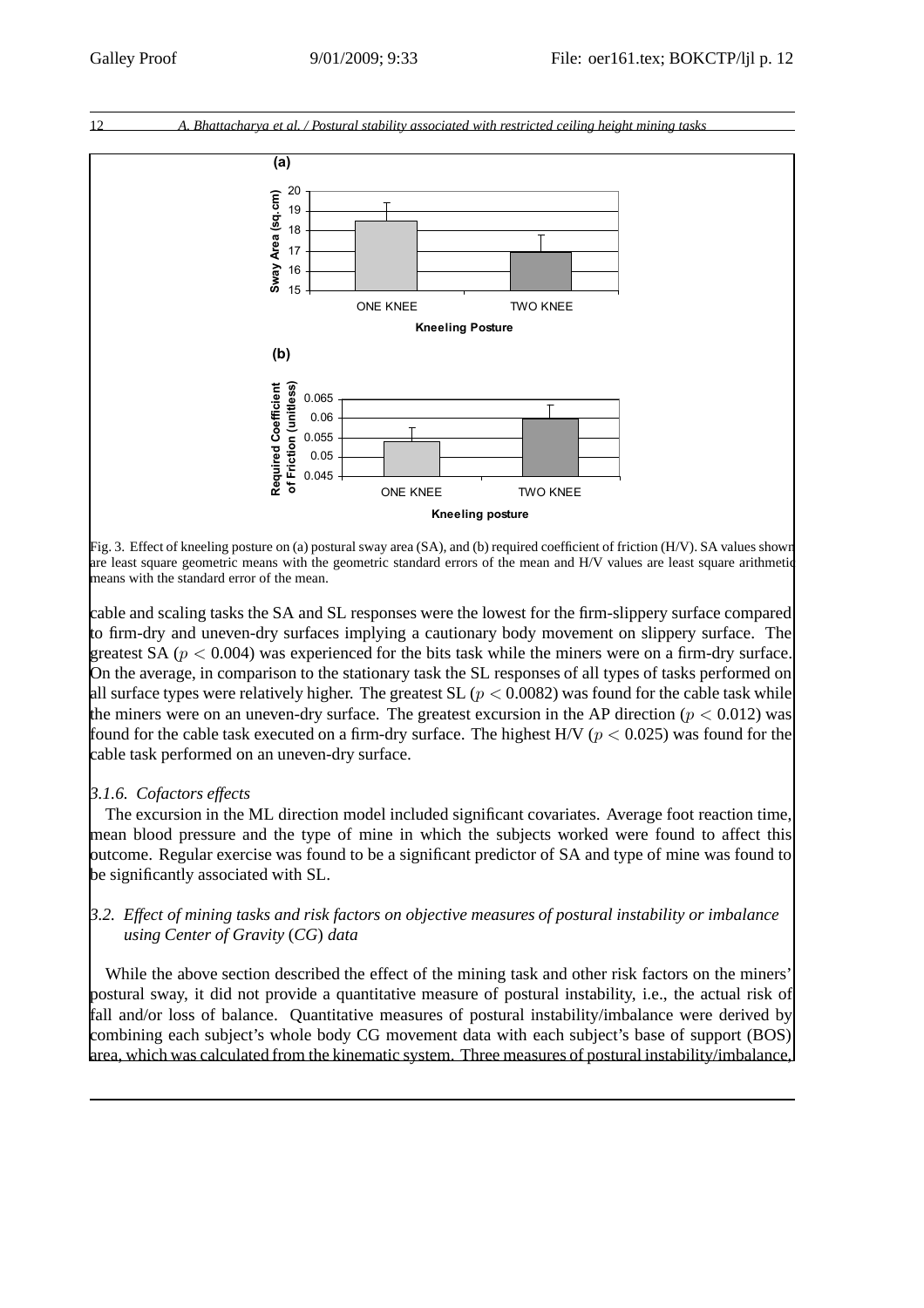

Fig. 4. Effect of mining surface condition on (a) anterior-posterior sway (AP), and (b) required coefficient of friction (H/V). AP and H/V values shown are least square arithmetic means with the standard errors of the mean.

minimum IPSB, SAR and WRTI, were calculated. The method of calculating the indices of postural instability/imbalance are described in the Methods section. The following results are based on data from a subset of subjects ( $n = 18$ ) because a technical difficulty encountered with the kinematic data from the other seven subjects that resulted in these data not being collected. Table 3 provides p values based on ANCOVA models for testing the effects of mining task, posture, surface type, environmental lighting and significant two-factor interaction effects and co-factors. An increase in SAR and WRTI and a lower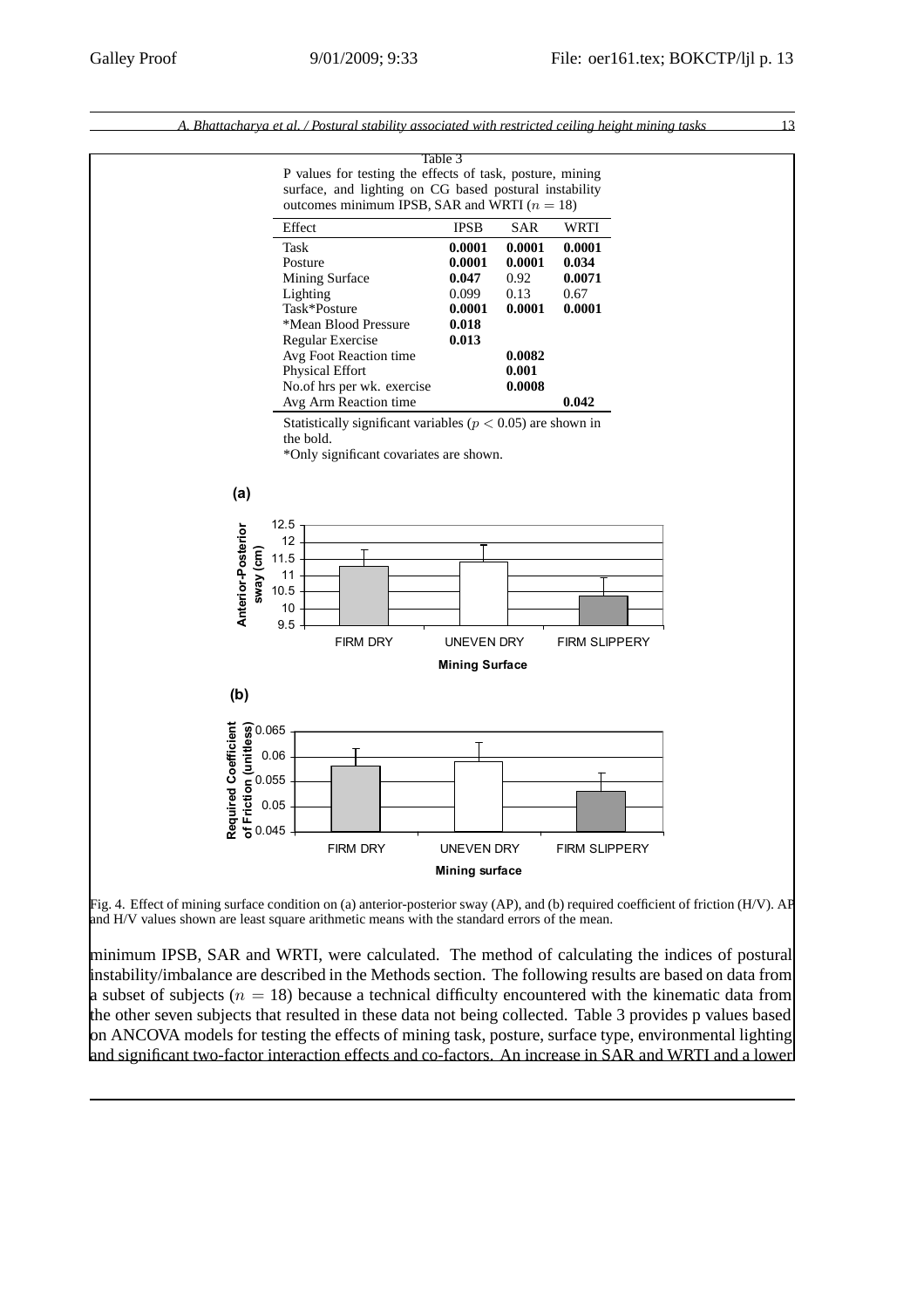

Fig. 5. Effect of mining task on (a) weighted residence time index (WRTI), (b) stability area ratio (SAR), and (c) index of proximity to stability boundary (IPSB) WRTI, SAR and IPSB values shown are least square geometric means with the geometric standard errors of the mean.

value of IPSB implies poorer postural stability and increased propensity for loss of balance.

# *3.2.1. Effect of mining task*

Mining task was a significant predictor of all three postural instability/imbalance indices ( $p < 0.0001$ ). The stationary task produced the greatest minimum IPSB (i.e. lowest), followed by the scaling and the bits task, while the cable task caused the least minimum IPSB. SAR and WRTI were greatest during the bits task, followed by the cable, scaling and stationary tasks (Fig. 5).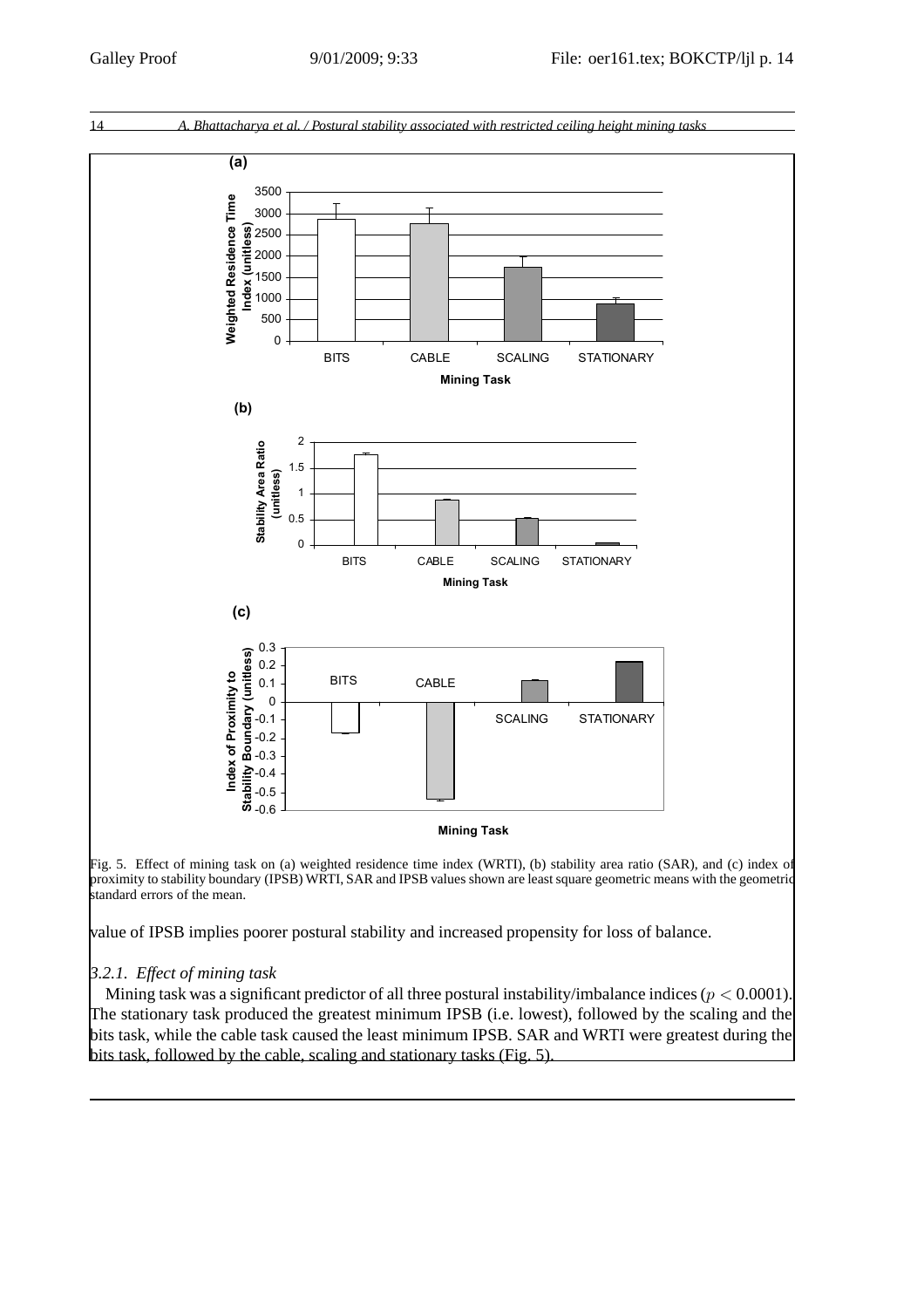

Fig. 6. Effect of kneeling posture on (a) weighted residence time index (WRTI), (b) stability area ratio (SAR), and (c) index of proximity to stability boundary (IPSB) WRTI, SAR and IPSB values shown are least square geometric means with the geometric standard errors of the mean.

#### *3.2.2. Effect of kneeling posture*

Type of kneeling posture used during the mining task performance was also significantly related to all three postural instability/balance outcomes (minimum IPSB and SAR,  $p < 0.0001$ ; WRTI,  $p < 0.034$ ). The one knee task elicited lesser minimum IPSB and greater SAR and WRTI than did the two-knee task (Fig. 6). The results provide further support that the one knee posture is more prone to producing postural imbalance than those with two knee posture.

# *3.2.3. Effect of mining surface*

Mining surface type was found to be associated with minimum IPSB ( $p < 0.047$ ) and WRTI ( $p <$ 0.007). The firm-dry and uneven-dry surfaces produced less minimum IPSB than did the firm-slippery surface. The firm-dry surface produced less WRTI than the uneven-dry and firm-slippery surfaces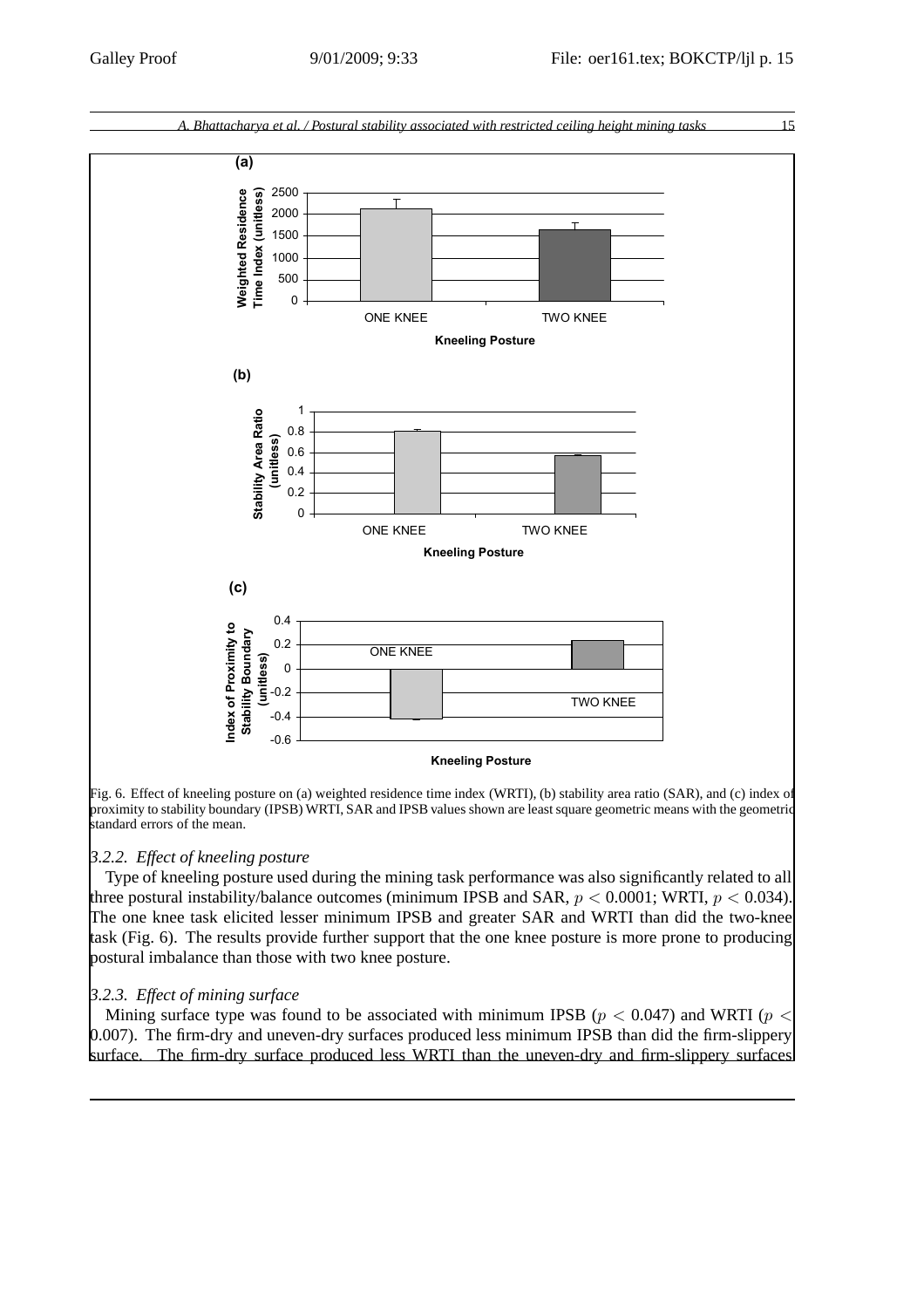

Fig. 7. Effect of mining surface on (a) weighted residence time index (WRTI) and (b) index of proximity to stability boundary (IPSB). WRTI and IPSB values shown are least square geometric means with the geometric standard errors of the mean.

(Fig. 7). Based on the above responses, the firm-slippery surface was more threatening to postural balance.

#### *3.2.4. Interaction effects*

The task by posture interaction was found to be significant for all three measures of postural instability/imbalance indices ( $p < 0.0001$ ). Minimum IPSB was highest for the two knee posture while performing the scaling and stationary tasks and lowest for the one knee posture while performing the bits and cable tasks. SAR was greatest for the one knee posture during the bits task. WRTI was highest for the two knee posture during the cable task (Fig. 8). Lighting was not significant in any of the models for the CG-based postural instability/imbalance indices.

#### *3.2.5. Cofactors effects*

Significant covariates in these models included mean blood pressure, regular exercise, physical effort level, and number of hours participating in an exercise program and average arm and foot reaction time (Table 3).

#### *3.3. Effect of mining tasks and risk factors on subjective measures of perceived postural balance and perceived exertion*

Table 4 provides p values of the significant main effects, cofactors and two-factor interactions, based on ANCOVAs for the subjective measures of perceived sense of slip (PSOS) and rating of perceived exertion (RPE).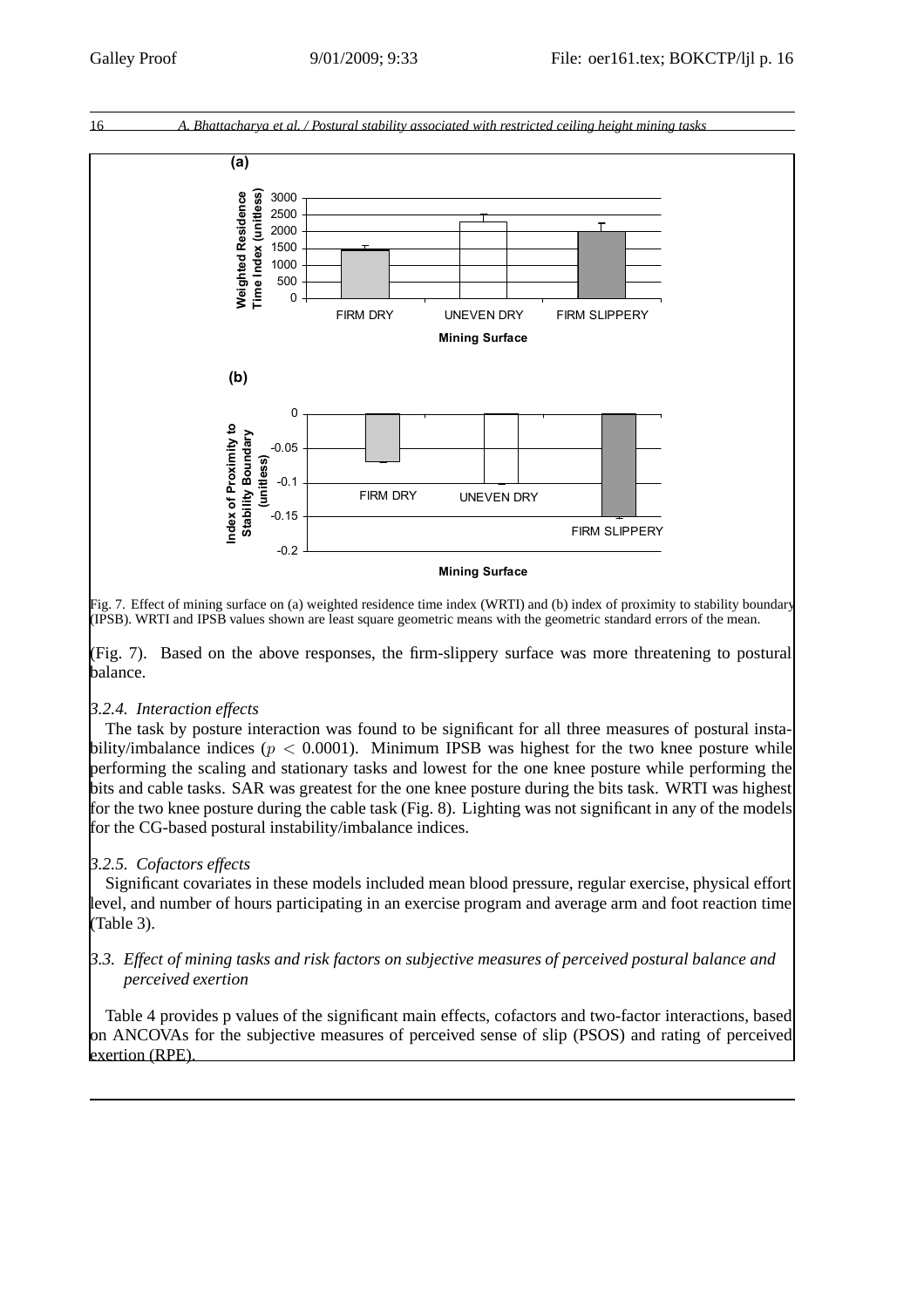

Fig. 8. Interaction of task and kneeling posture on (a) weighted residence time index (WRTI), (b) sway area ratio (SAR), and (c) index of proximity to stability boundary (IPSB). WRTI, SAR and IPSB values shown are least square geometric means with the geometric standard errors of the mean.

#### *3.3.1. Effect of mining tasks*

Mining task significantly affected both RPE and PSOS (Table 4). RPE and PSOS were both rated to be least during the stationary task (Fig. 9). This is consistent with the objective measure of postural sway and instability/imbalance responses reported in the above (Tables 2 and 3). RPE was rated to be the greatest during the scaling task (28.4% higher than the stationary task) and was rated only slightly less for the cable and bits task (22.1% and 21.5%, respectively, higher than the stationary task). PSOS was rated to be greatest during the scaling task (166% greater than the stationary task), followed by the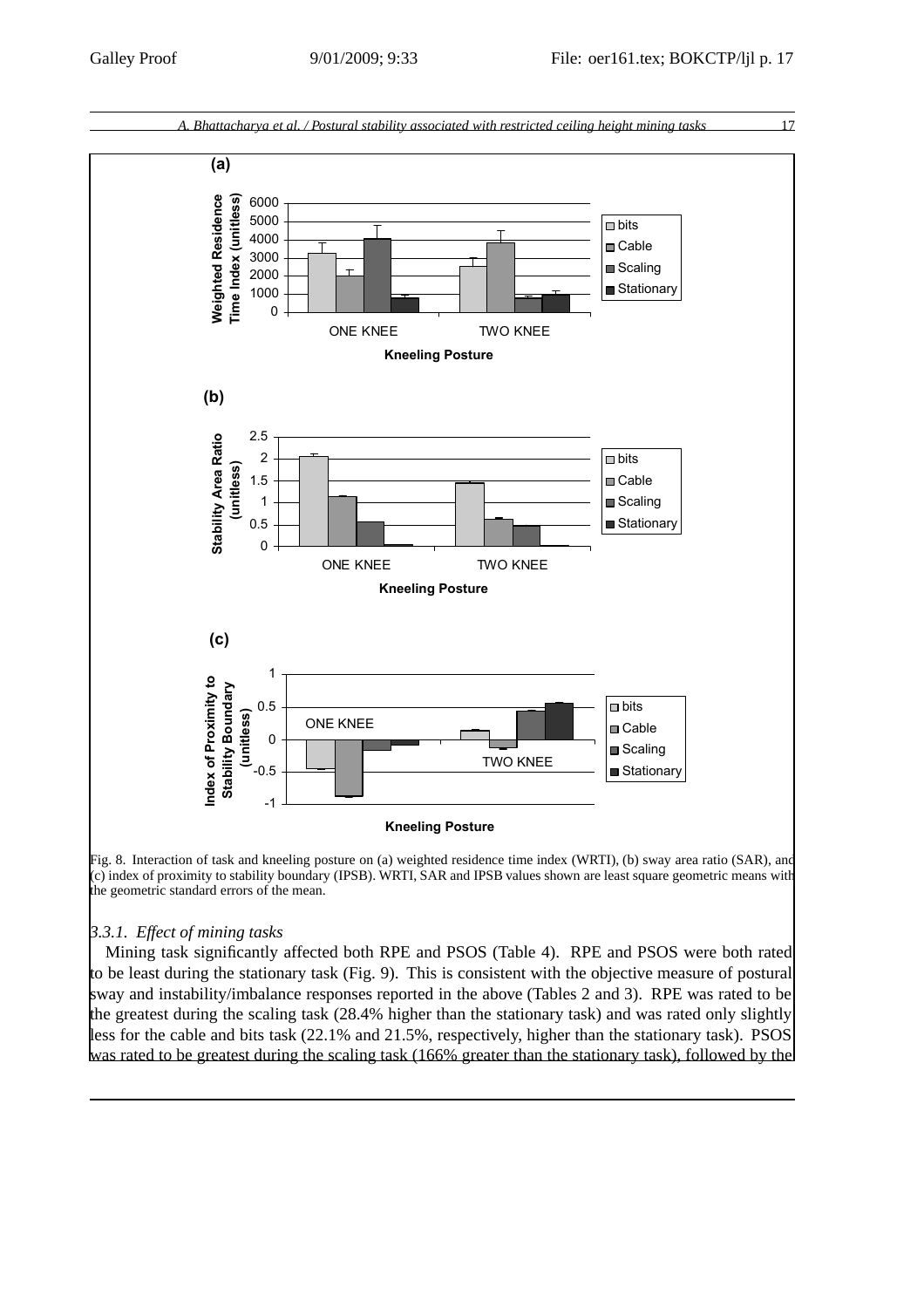| Table 4<br>P values for testing the effects of task, posture, mining<br>surface, lighting and co-factors on perceived sense<br>of slip/fall (PSOS) and rating of perceived exertion |             |            |
|-------------------------------------------------------------------------------------------------------------------------------------------------------------------------------------|-------------|------------|
| (RPE). Only statistically significant data are shown.<br>$n=25$                                                                                                                     |             |            |
| Effect                                                                                                                                                                              | <b>PSOS</b> | <b>RPE</b> |
|                                                                                                                                                                                     | p-value     | p-value    |
| Task                                                                                                                                                                                | 0.0001      | 0.0001     |
| Posture                                                                                                                                                                             | 0.0001      | 0.02       |
| Surface                                                                                                                                                                             | 0.0001      | 0.0091     |
| Lighting                                                                                                                                                                            | 0.046       |            |
| <b>Physical Effort Level</b>                                                                                                                                                        | 0.0028      | 0.047      |
| Mean Blood Pressure                                                                                                                                                                 | 0.026       |            |
| Average Right Quadriceps                                                                                                                                                            | 0.0073      | 0.032      |
| No. of hours per week exercise                                                                                                                                                      | 0.013       |            |
| <b>Average Right Dorsiflexors</b>                                                                                                                                                   |             | 0.047      |
| Task*Surface                                                                                                                                                                        |             | 0.047      |

bits (145% greater) and the cable (137% greater than the stationary task) tasks (Fig. 9).

#### *3.3.2. Effect of kneeling posture*

Type of kneeling posture used during mining task performance was found to be significantly related to both RPE ( $p < 0.02$ ) and PSOS ( $p < 0.0001$ ). A one-knee posture was rated higher in terms of both RPE (2.8%) and PSOS (33.5%) as compared to a two-knee posture (Fig. 9).

#### *3.3.3. Effect of mining surface*

The type of mining surface on which miners carried out their tasks was significantly associated with both RPE ( $p < 0.009$ ) and PSOS ( $p < 0.0001$ ). A firm-slippery surface was rated as eliciting the most exertion (5.0% greater than a firm-dry surface), followed by an uneven-dry surface (4.6% greater), with the least exertion perceived for the firm-dry surface (Fig. 9). PSOS was greatest for the firm-slippery surface, 59.6% greater than the uneven-dry surface and 53.3% greater than the firm-dry surface (Fig. 9).

#### *3.3.4. Effect of environmental lighting*

The miners found glare to significantly increase PSOS ( $p < 0.046$ ); 11.9% greater PSOS was reported during the glare condition as compared to poor lighting (Fig not shown).

#### *3.3.5. Interaction effect*

A task by surface interaction suggested that the greatest RPE was experienced by the miners while performing the scaling task on an uneven-dry surface  $(p < 0.047)$  (Fig not shown).

#### *3.3.6. Cofactor effects*

A number of covariates influenced the miners' RPE, including physical effort level, and two muscle strength variables (right quadriceps and right dorsiflexors). Physical effort level, mean blood pressure, right quadriceps strength and the number of hours per week spent exercising were significant covariates of the PSOS outcome (Table 4).

#### *3.4. Observed Slip events during performance of mining tasks*

A repeated measure logistic regression analysis was performed using SAS PROC GENMOD to obtain the odds of slipping associated with mining tasks performed under various types of environmental lighting conditions, kneeling posture type and mining surfaces.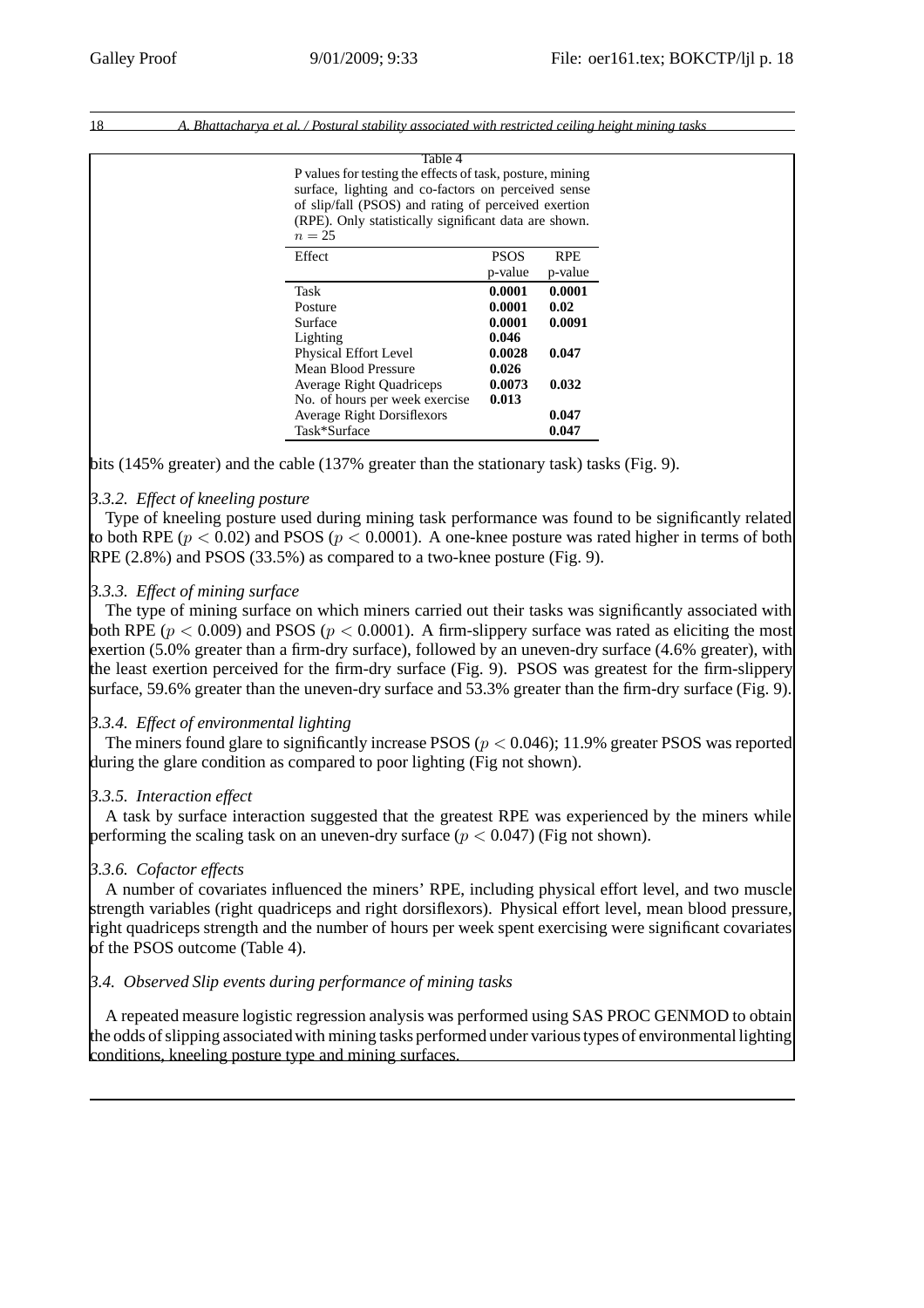

Fig. 9. Effect on perceived sense of slip/fall (PSOS) due to (a) mining task (b) kneeling posture and (c) mining surface and the effect on rating of perceived exertion (RPE) due to (d) mining task, (e) kneeling posture and (f) mining surface. PSOS and RPE values shown are the least square arithmetic means with the standard errors of the mean.

The type of mining surface was found to be significantly related to slips ( $\chi$ 2 (2) = 14.95, p < 0.0006). A slip was much more likely on the firm-slippery surface than on either the firm-dry surface (OR  $=$  $(16.7)$  or the uneven-dry surface (OR = 16.7). The percentage of trials producing slips ranked highest for firm-slippery surface (36.3%) and the firm-dry and uneven-dry surfaces came in second with 3.8% slips each. The type of task ( $\chi$ 2 (3) = 13.32,  $p \le 0.004$ ) performed and the environmental lighting ( $\chi$ 2  $(1) = 5.63, p \le 0.02$ ) were significantly related to slips. A slip was 7.5 and 1.24 times more likely to occur when performing a bit task as compared to the stationary and the scaling tasks, respectively. The likelihood of slip occurrence during the cable and bit tasks was the same. In comparison to the stationary task, a slip was much more likely for either the cable (OR = 7.5) or the scaling tasks (OR = 1.42). The likelihood of slip occurrence during poor environmental lighting was 1.6 times higher than that for glare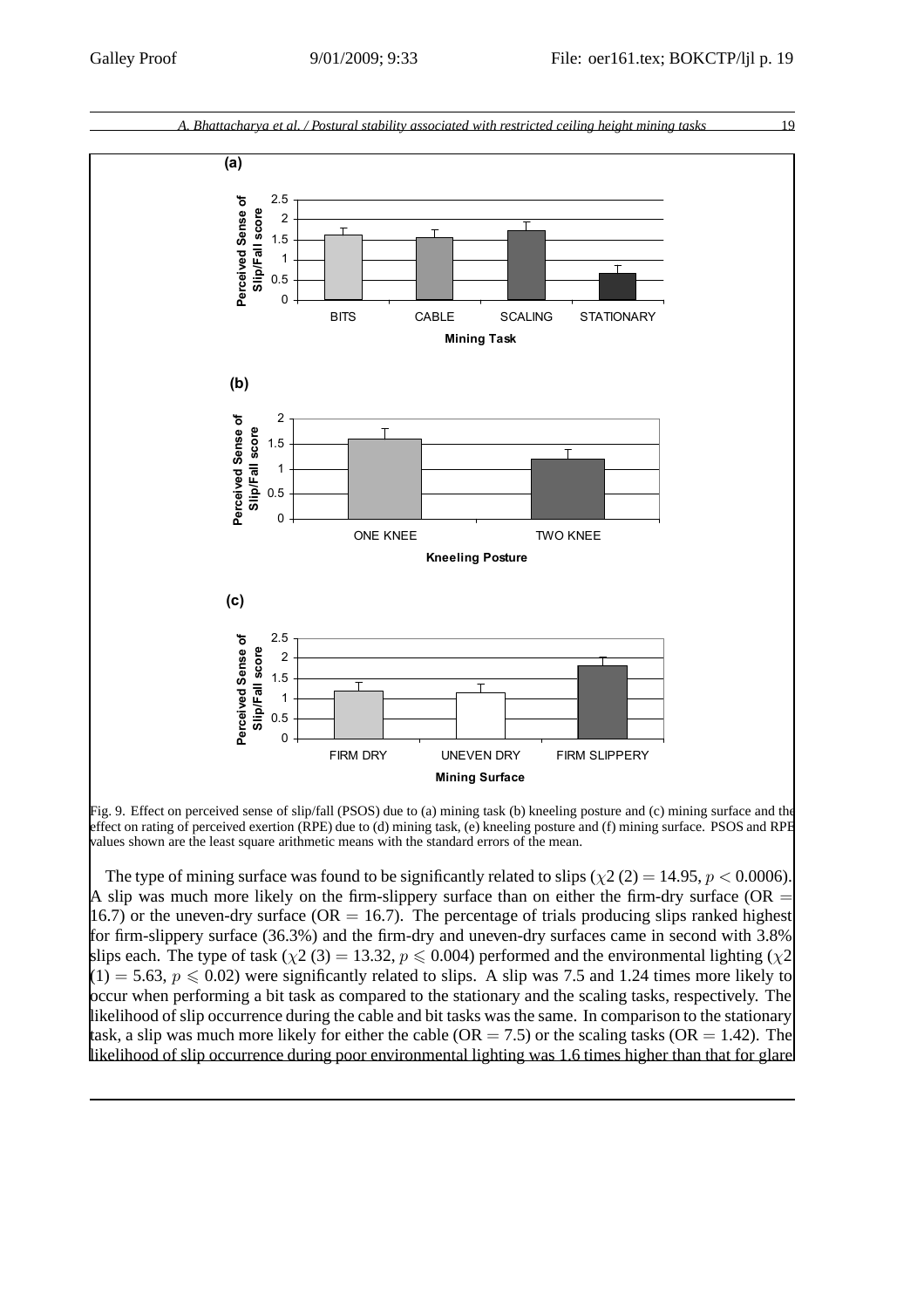

lighting. The type of posture used during task performance was marginally ( $p = 0.051$ ) significantly related to slips. The use of a one knee posture was 1.42 times more likely to cause a slip as compared to the two-knee posture.

# **4. Discussion**

According to the results of CP and CG based outcomes the stationary task was generally found to produce significantly lesser postural sway as compared to all other tasks (bits, cable and scaling). These tasks also demonstrated increased postural instability, implying increased threat to the postural balance by the bits, cable and scaling tasks (Tables 2 and 3 and Figs 2 and 5). In comparison to the stationary task, all three other tasks which were dynamic in nature required increased shoe-floor friction to maintain safe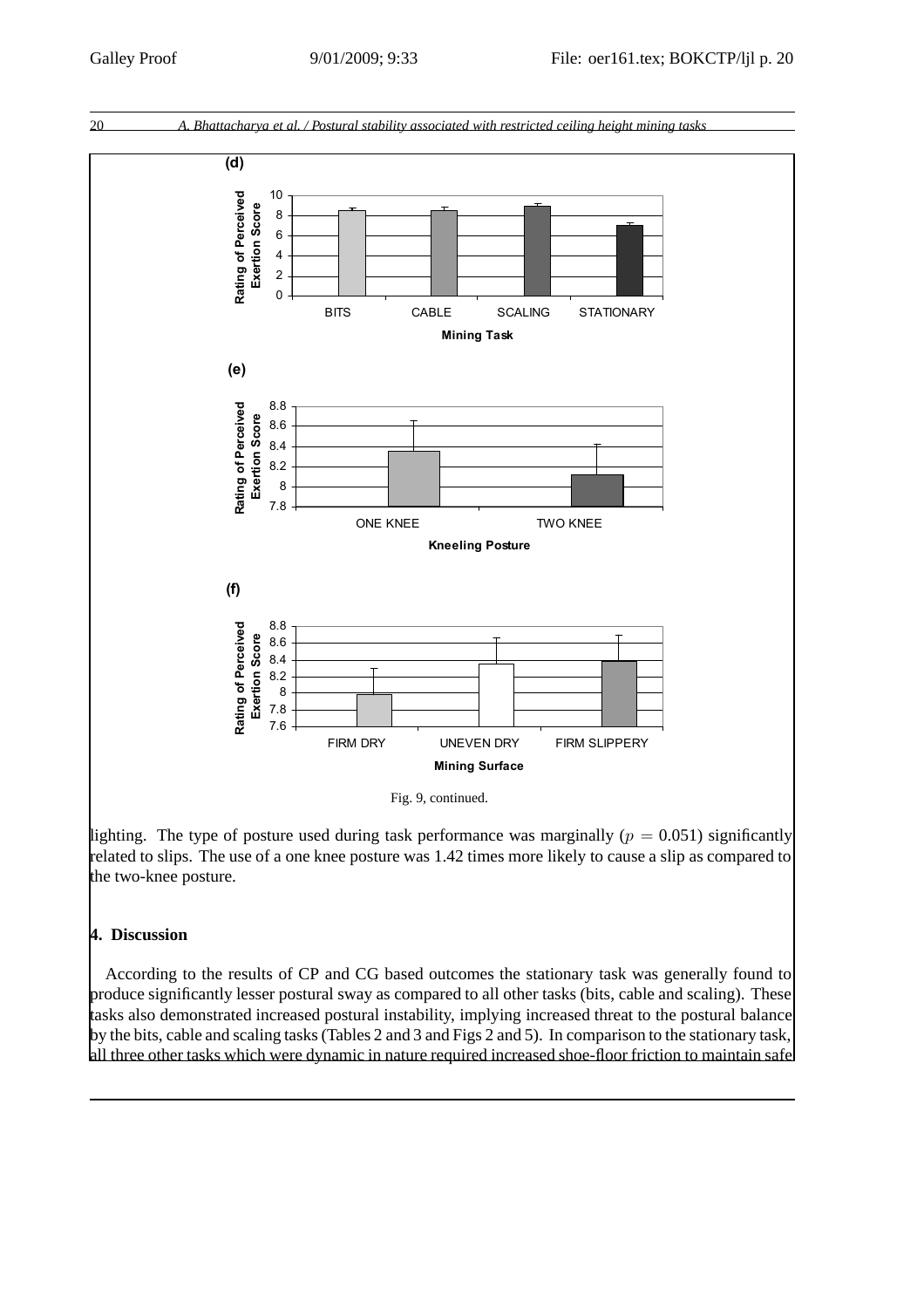postural balance (Fig. 2). During the bits task, which requires side-to-side motion the miners' postural stability should be at an increased risk and ought to require relatively increased shoe-floor friction levels, compared to the other three tasks that require no movement (stationary task) or movements primarily in the sagittal plane only (scaling task and cabling task). However, the H/V response (Fig. 2) indicated that all three tasks, as compared to the stationary task, required almost the same level of shoe-friction but slips were observed to be relatively higher for the bits (19.4%), cable (18.9%) and scaling (16.3%) tasks.

The H/V value observed for an uneven-dry surface was the highest compared to the firm dry and firm slippery surfaces, implying that the uneven dry surface has the highest shoe-floor COF requirement (Fig. 4). In this study, leather steel-toe shoes provided a COF of 0.59 for the uneven-dry surface, which appears to be sufficient to produce minimal observed slips (only 3.8% observed slips) compared to 36.3% of slips for the firm-slippery surface. It is interesting to note that while shoe-floor COF available under the slippery condition (0.22) was much higher than the required coefficient of friction for task performance on the firm slippery surface, over 36% of the reported slips events occurred on this surface (Fig. 4). This finding supports the results of previous investigators who reported that a shoe-floor COF of 0.22 will cause slipping without causing falls [16,30]. While in our study we did not observe any falls, two (IPSB and WRTI) out of three measures of postural instability did indicate significant postural instability during task performance on the firm slippery surface and the uneven dry surface (Table 3, Fig. 7). In spite of having sufficiently higher shoe floor COF (0.22) than the frictional demand (as measured by H/V) placed by the task performed, a high incidence of slip events provides evidence that shoe COF alone can not predict a slip incident, a finding that we had reported earlier for non-mining tasks also [8].

The results of all CG based postural instability outcomes (IPSB, WRTI and SAR) and one CP based postural sway outcomes (SA) suggest that the one knee posture is more unstable than the two knee posture (Tables 2 and 3 and Figs 3 and 6). While H/V demand is low in the one knee posture, the BOS for this posture is relatively smaller than for the two knee posture. This could be the reason that postural instability is much higher for the one knee posture (Fig. 6). Results also imply that use of the one knee posture may be prone to postural instability, requiring more postural muscle efforts as indicated by higher RPE score (Table 4 and Fig. 9). This is consistent with the finding of higher incidence of slipping with the one knee (16.2%) than with the two-knee (13.2%) posture during mining task performance. Based on the results from the repeated measure logistic regression model, the estimated odds of a slip incident are consistent with CG based postural instability response data, where the one knee posture produced the smallest IPSB, and largest SAR and WRTI compared to that for two-knee posture, implying that the one knee posture is more unstable (Fig. 6). Based on the postural instability indices, SAR and WRTI, the performance of the bits, cable and scaling tasks with one knee caused a relatively higher postural instability compared to the stationary task (Fig. 8). On the other hand, the IPSB index showed that performance of the bits and cable tasks with one knee caused a relatively higher postural instability compared to the scaling and stationary tasks (Fig. 8). This difference in responses could be due to the fact that while SAR and WRTI characterize overall postural instability, IPSB measures instability specific to a single instance when certain tasks cause the body's CG to push near the subjects' stability boundary. During performance of the bits and cable tasks, the upper torso and the arms are moving forward, upward and downward significantly more than that observed for the stationary and scaling tasks, thereby causing potential instances when the subjects' CG would approach or even cross the stability boundary.

An increase in the PSOS response implies that the body accurately perceived the threat to the postural balance due to various risk factors. Accurate perception of a postural threat should elicit, as a corrective postural muscle action, reduced postural sway responses in an effort to minimize postural instability. In the present study, glare lighting produced higher PSOS scores than the poor lighting condition, implying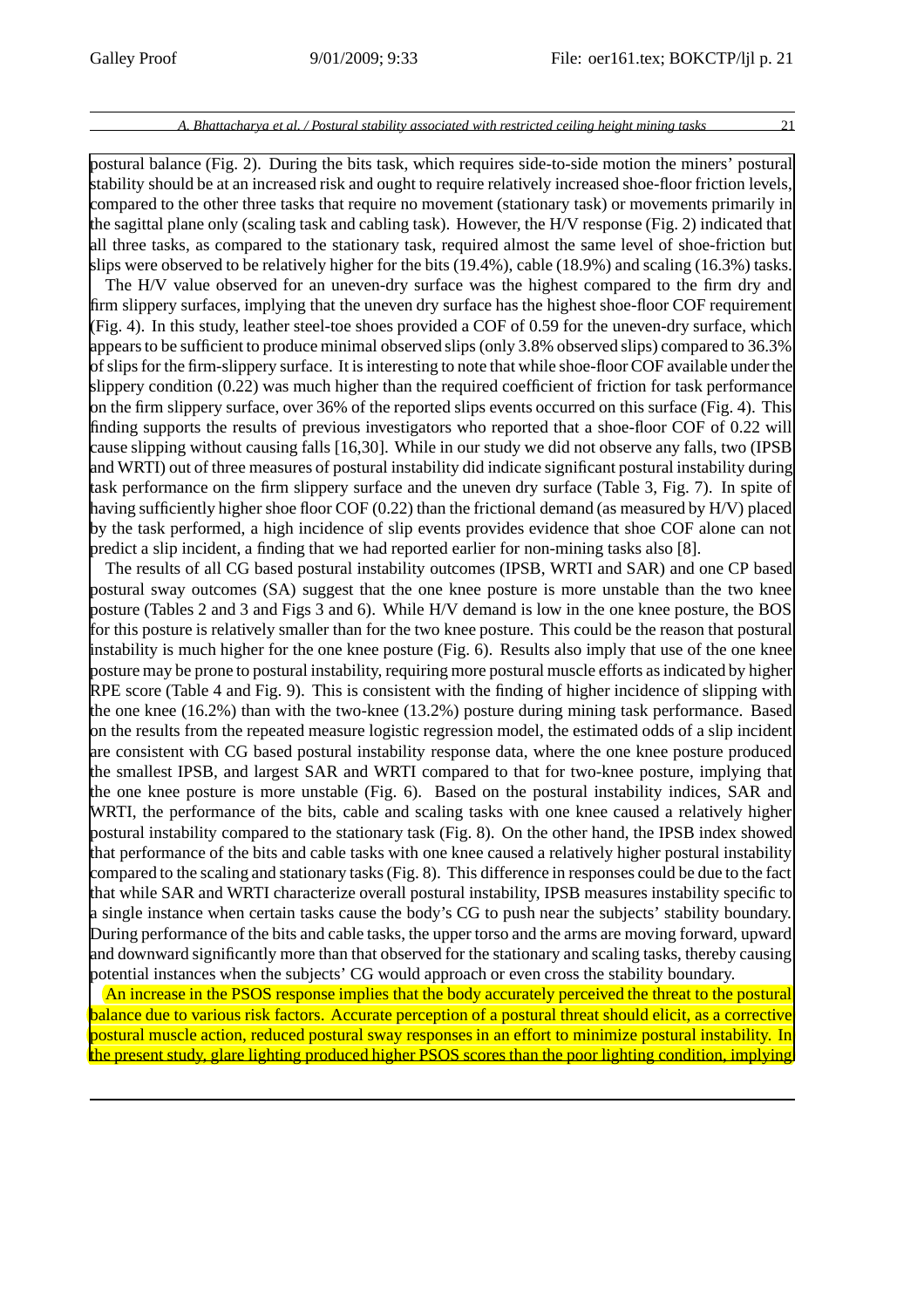that the glare lighting may be more threatening to postural stability (figure not shown). Therefore, it appears that adequate compensatory mechanisms were in place to minimize postural instability, as all postural instability variables were not significantly associated with lighting (Table 3). In the present study, there were also some instances where correct perception of certain risk factors did not produce the expected compensatory response thereby causing increased postural instability. For example, while the PSOS score was the highest for the firm slippery surface implying accurate perception of the risk, only excursion in the AP direction was significantly reduced for the firm-slippery surface condition (Figs 4 and 9). However, the responses of IPSB and WRTI suggest poorer postural stability in spite of body's ability to correctly perceive the threat of the firm slippery surface associated postural imbalance. Probably this type of mismatch between inadequate compensatory response to overcome postural instability was one of the reasons for finding the highest level of slips (36.3%) for the task performed on a firm slippery surface. Similarly, while an increased PSOS score implies correct perception of a higher threat to the postural balance for the one knee posture (than the two knee posture, as shown in Fig. 9), the body was not able to elicit appropriate corrective postural muscle contractions to reduce postural instability for the one knee posture (based on WRTI and IPSB outcomes shown in Fig. 6). This mis-match between perception and the objective measure of postural instability provides evidence that under certain risk factors the human body is not capable of deploying the necessary postural corrective muscle actions. With aging workforce issues, a mismatch between perceived and actual risk becomes even more important as shown in an earlier study in which older workers walked on a slippery ramp surface [4]. In that study, these older workers significantly underestimated the slippery surface and as expected, the older workers' objective measure of postural balance was poorer than the younger group when they negotiated a slippery ramp surface. Therefore, future workplace and task designs should take into consideration risk factors that may cause a mismatch between perceived and actual risk that then leads to the diminished ability for the workers to maintain safe upright balance during task performance.

#### **5. Conclusions**

Based on the results, the lifting of bits, cable lifting, scaling and stationary tasks were ranked least to most stable, respectively in terms of the miners' postural balance. The miners reported increasing levels of perceived exertion as captured by the RPE scale, as the tasks performed ranged from stationary, lifting of bits, cable lifting and scaling. The type of knee posture used (one knee vs. two knee) during task performance also significantly influenced the miners' postural sway/stability as well as their subjective perception of exertion and their actual slips and/or falls. Based on the results, a one knee posture was more unstable, compared to the two-knee posture. A one-knee posture was rated higher in terms of both RPE and PSOS as compared to a two-knee posture, which is consistent with objective measures of postural sway and stability/balance.

The results from this study will help enhance an existing statistical model originally developed by us showing the relationship between postural instability and/or loss of balance and the independent variables characterizing the Environmental and JobTask factors for task performance in an environment simulating underground mines [2]. The enhancement of the model will add the effects of new risk factors (that are currently not available in the model), including restricted posture, glare, kneeling, new task types and different (uneven/slippery) surfaces which are typically found in low-seam underground mines. In future field studies, this statistical model can be used to help evaluate the propensity for postural instability and/or loss of balance by measuring, in a walk-through evaluation, existing risk factors at the mining worksite. A determination of which of the risk factors need to be corrected to reduce the propensity for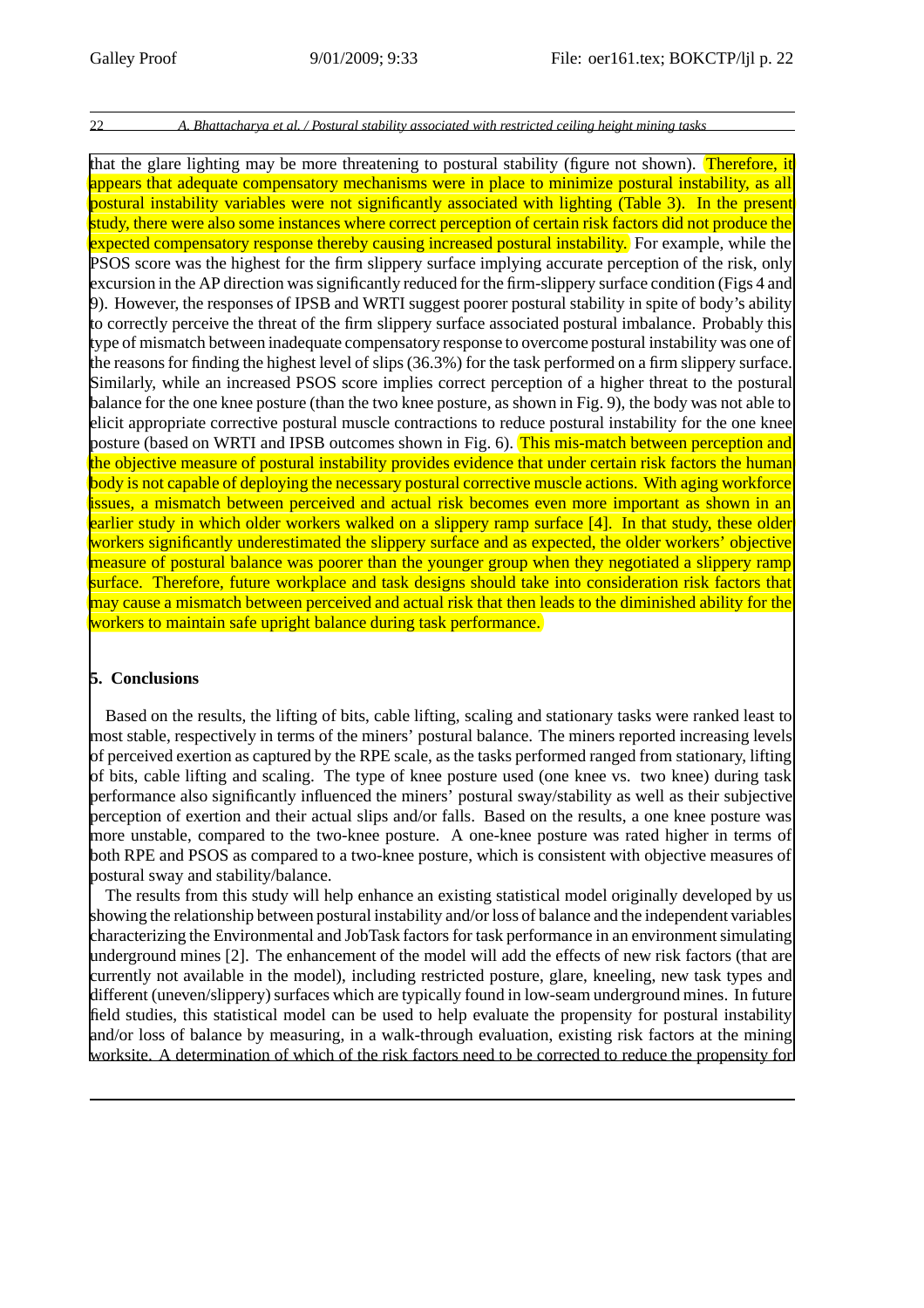postural instability and/or loss of balance will then be possible. Availability of such models will have significant impact in identifying risk factors during job and workplace analysis of mining sites. Finally, based on results from this study, improved work practices/training can be developed to reduce the likelihood of workers' slips/falls while working in low seam mines. The results from this study will also provide guidelines for mining workplace redesign to allow appropriate sufficient floor spacing so that workers can increase their base of support, minimizing the potential of postural instability. Results from this study can also be used to provide scientific data about postural instability under various combinations of workplace risk factors as input into the MSHA's training programs where software is being developed to include the human factors issue and ergonomics training [7,26,31].

#### **Acknowledgements**

The investigative team appreciates the sponsorship of the above research study by NIOSH grant R01- OH-003871. Also, thanks are due to all miners who participated in the study as well as the United Mine Workers of America, (UMWA) District 17, Local 2264, Pikeville, KY and the mines in Middlesboro, KY. Thanks are due Ms. Terry Mitchell, Junior Research Associate, Ms. Cyndy Cox, Senior Research Assistant, Ms. Mary Lin, Research Assistant and Ms. Rashanna George, Research Assistant for their technical assistance. Thanks are also due student helpers, Jitesh Kapadia, Chunhui He, Ketan Kulkarni, Mayank Seksaria, Anshul Arora, Praveen Das, and Jian Huang. Also, the assistance of Brenda Carey, ARNP is greatly appreciated for the medical screenings performed for this project.

#### **References**

- [1] A. Bagchee, A. Bhattacharya, P. Succop and R. Emerich, Postural stability assessment during task performance, *Occupational Ergonomics* **1** (1998), 41–53.
- [2] A. Bagchee, A. Bhattacharya, P.A. Succop and C.F. Lai, Development of a risk factor analysis model for predicting postural instability at workplace, *Presented at the XII Annual International Occupational Ergonomics and Safety Conference*, Washington D.C., June 1–4, 1997.
- [3] A. Bhattacharya, P.A. Succop, L.D. Kinc, M. L. Lu and A. Bagchee, Postural stability during task performance on elevated and/or inclined surfaces, *Occupational Ergonomics* **3** (2002/2003), 83–97.
- [4] A. Bhattacharya, P.A. Succop, A. Modawal, T. Sobeih, J. Gordon and L.D. Kincl, *Impact of mismatch between actual and perceived risks on slip/fall while negotiating a ramp*, Proceedings of International Conference on Slips,Trips and Falls-From Research to Practice, Liberty Mutual Research Institute for Safety, Hopkinton, MA, USA, August 23–24, 2007.
- [5] G. Borg, Perceived exertion as an indicator of somatic stress, *Scandinavian Journal Of Rehabilitation Medicine* **2** (1970), 92–92.
- [6] C. Bring, Testing of slipperiness (Document D5), *National Swedish Council for Building Research, Stockholm*, 1982.
- [7] R. Burgess-Limerick and L.J. Steiner, Injuries associated with continuous miners, shuttle cars, load-haul-dump, and personnel transport in New South Wales underground coal mines, *Min Technol* **115** (2006), 160–168.
- [8] S. Chiou, A. Bhattacharya and P.A. Succop, Evaluation of workers perceived sense of slip and effect of prior knowledge of slipperiness during task performance on slippery surfaces, *American Industrial Hygiene Journal* **61** (2000), 492–500.
- [9] S. Chiou, A. Bhattacharya and P.A. Succop, Effect of workers' shoe wear on objective and subjective assessment of slipperiness, *American Industrial Hygiene Journal* **57** (1996), 825–831.
- [10] H.C. Diener, J. Dichigans, B. Guschlbauer and M. Bacher, Role of visual and static vestibular influences on dynamic posture control, *Human Neurobiol* **5** (1986), 105–113.
- [11] S. Gallagher, T.G. Bobick and R.L. Unger, Reducing back injuries in low-coal mines" Redesign of Materials-handling tasks, *BuMines IC* **9235** (1990), 33.
- [12] S. Gallagher, Acceptable weights and physiological costs of performing combined manual handling tasks in restricted postures, *Ergonomics* **34** (1991), 939–952.